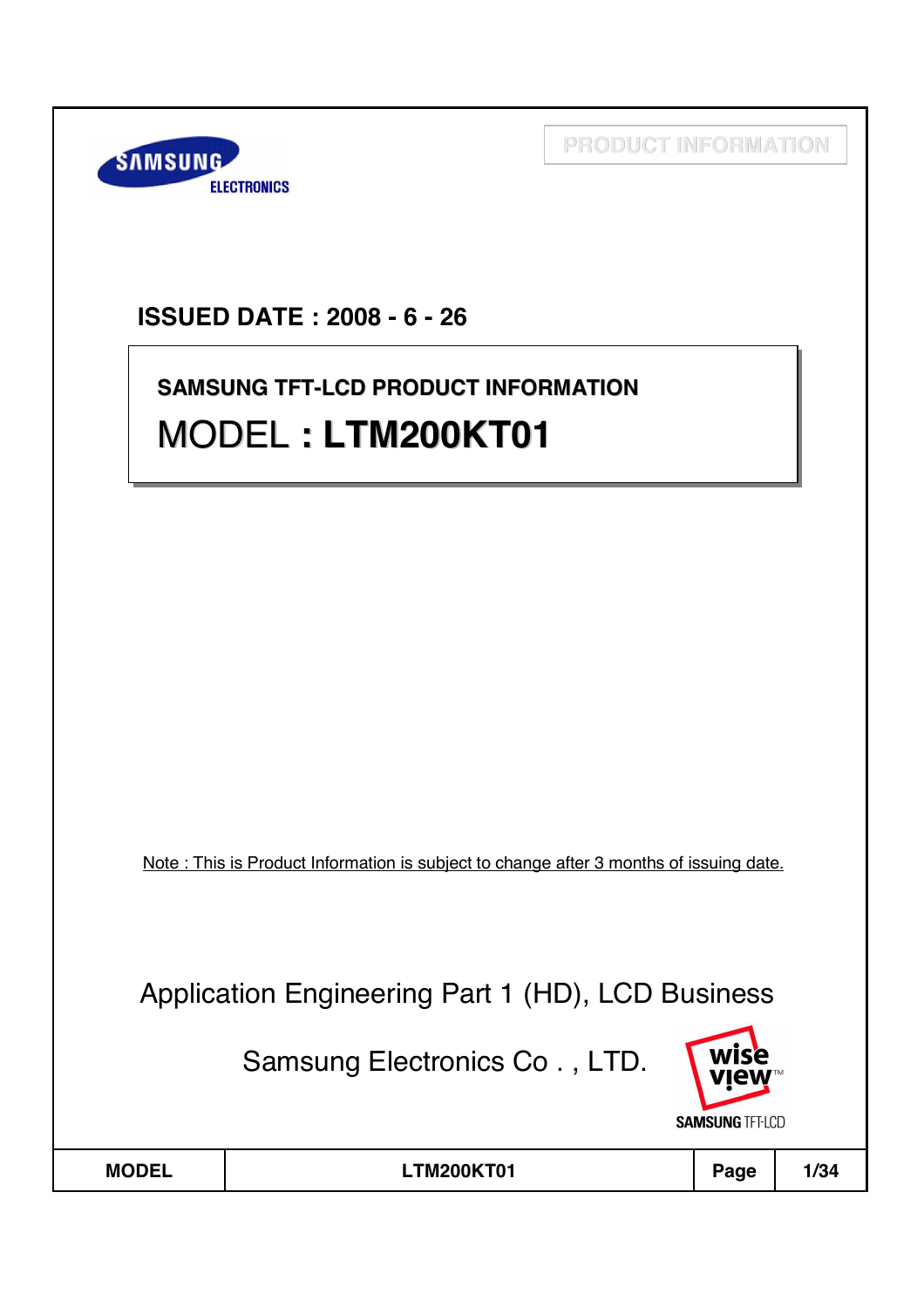# **Contents**

| 3.1 TFT LCD Module<br>3.2 Back Light Unit                             |                                                                                                                                                                                              |      |      |
|-----------------------------------------------------------------------|----------------------------------------------------------------------------------------------------------------------------------------------------------------------------------------------|------|------|
| 4.1 TFT LCD Module<br>4.2 Back Light Unit                             |                                                                                                                                                                                              |      |      |
|                                                                       |                                                                                                                                                                                              |      |      |
| 5.1 Input Signal & Power<br>5.2 LVDS Interface<br>5.3 Back Light Unit | 5.4 Input Signals, Basic Display Colors and Gray Scale of Each Color                                                                                                                         |      |      |
|                                                                       | 6.1 Timing Parameters (DE only mode)<br>6.2 Timing Diagrams of interface Signal (DE only mode)<br>6.3 Power ON/OFF Sequence<br>6.4 LVDS Input Characteristics<br>6.5 VDD Power Dip Condition |      |      |
|                                                                       |                                                                                                                                                                                              |      |      |
| 8.1 Handling<br>8.2 Storage<br>8.3 Operation<br>8.4 Others            |                                                                                                                                                                                              |      |      |
| <b>MODEL</b>                                                          | <b>LTM200KT01</b>                                                                                                                                                                            | Page | 2/34 |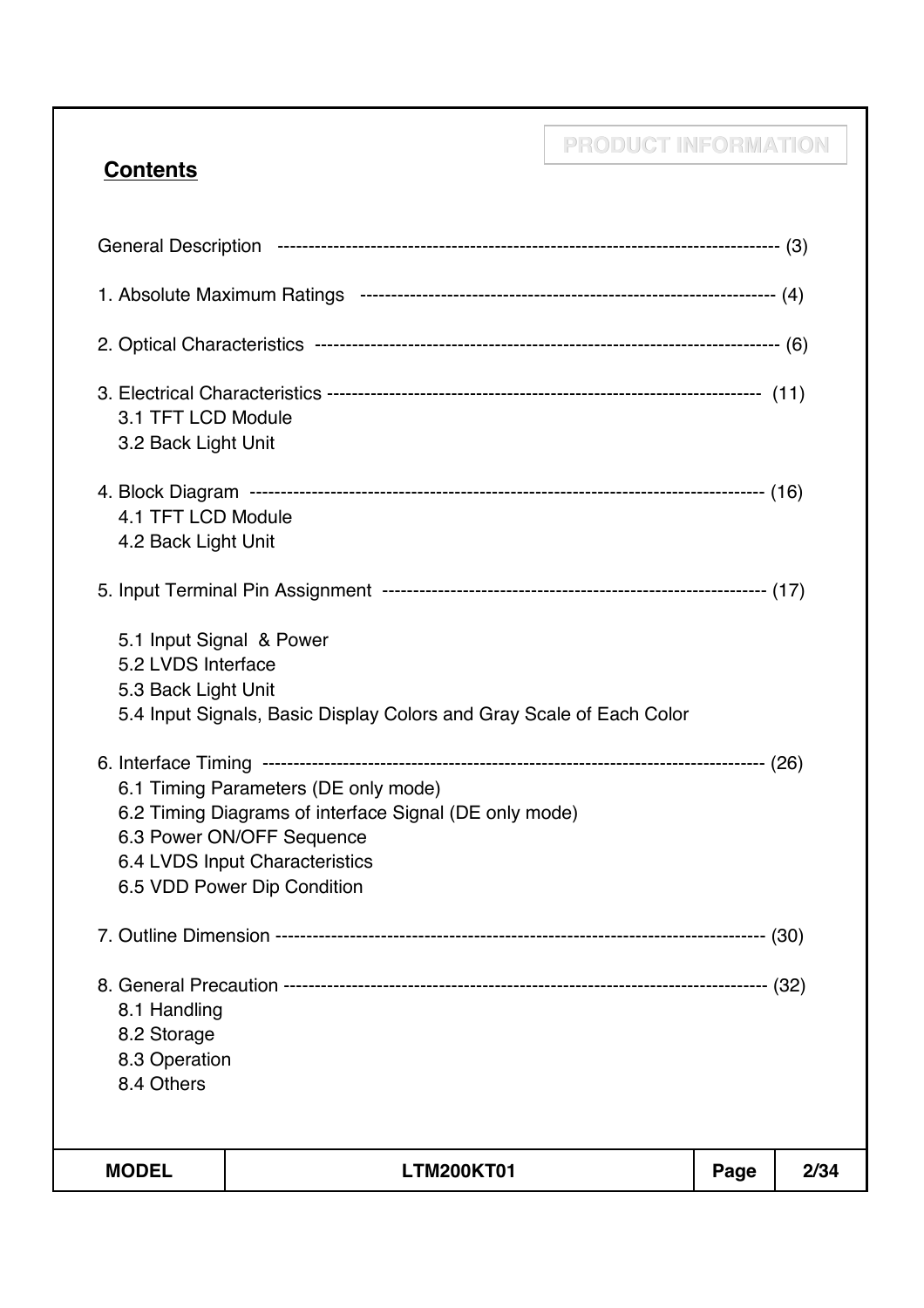## **General Description**

## **PRODUCT INFORMATION**

### **Description**

LTM200KT01 is a color active matrix liquid crystal display (LCD) that uses amorphous silicon TFT(Thin Film Transistor) as switching components. This model is composed of a TFT LCD panel, a driver circuit and a back light unit. The resolution of a 20.0" is 1600 x 900 and this model can display up to 16.7 millions colors.

### **Features**

- High contrast ratio, high aperture structure
- **TN (Twisted Nematic) mode**
- Wide Viewing Angle
- **High speed response**
- HD+ (1600 x 900 pixels) resolution
- **Low power consumption**
- 2 dual CCFTs (Cold Cathode Fluorescent Tube)
- DE (Data Enable) only mode
- LVDS (Low Voltage Differential Signaling) interface (2pixel/clock)
- **Compact Size Design**
- RoHS compliance
- TCO'03 compliance

### **Applications**

- Workstation & desktop monitors
- Display terminals for AV application products
- **Monitors for industrial machine**
- \* If the module is used to other applications besides the above, please contact SEC in advance.

### **General Information**

| <b>MODEL</b>               |  | <b>LTM200KT01</b>            | Page            | 3/34        |
|----------------------------|--|------------------------------|-----------------|-------------|
| Luminance of White         |  | 300(Typ.)                    | $\text{cd/m}^2$ |             |
| <b>Power Consumption</b>   |  | (28.4) Watt (Typ.)           |                 |             |
| Display Mode               |  | Normally White               |                 |             |
| <b>Pixel Arrangement</b>   |  | <b>RGB</b> vertical stripe   |                 |             |
| <b>Number of Pixels</b>    |  | 1600 x 900                   | pixel           |             |
| <b>Display Colors</b>      |  | 16.7M (6bit Hi-FRC)          | colors          |             |
| <b>Surface Treatment</b>   |  | Haze 25%, Hard-coating(3H)   |                 |             |
| <b>Active Display Area</b> |  | 442.8(W) x 249.075(H)        | mm              |             |
| <b>Pixel Pitch</b>         |  | $0.2768(H) \times 0.2768(W)$ | mm              |             |
| Items                      |  | Specification                | Unit            | <b>Note</b> |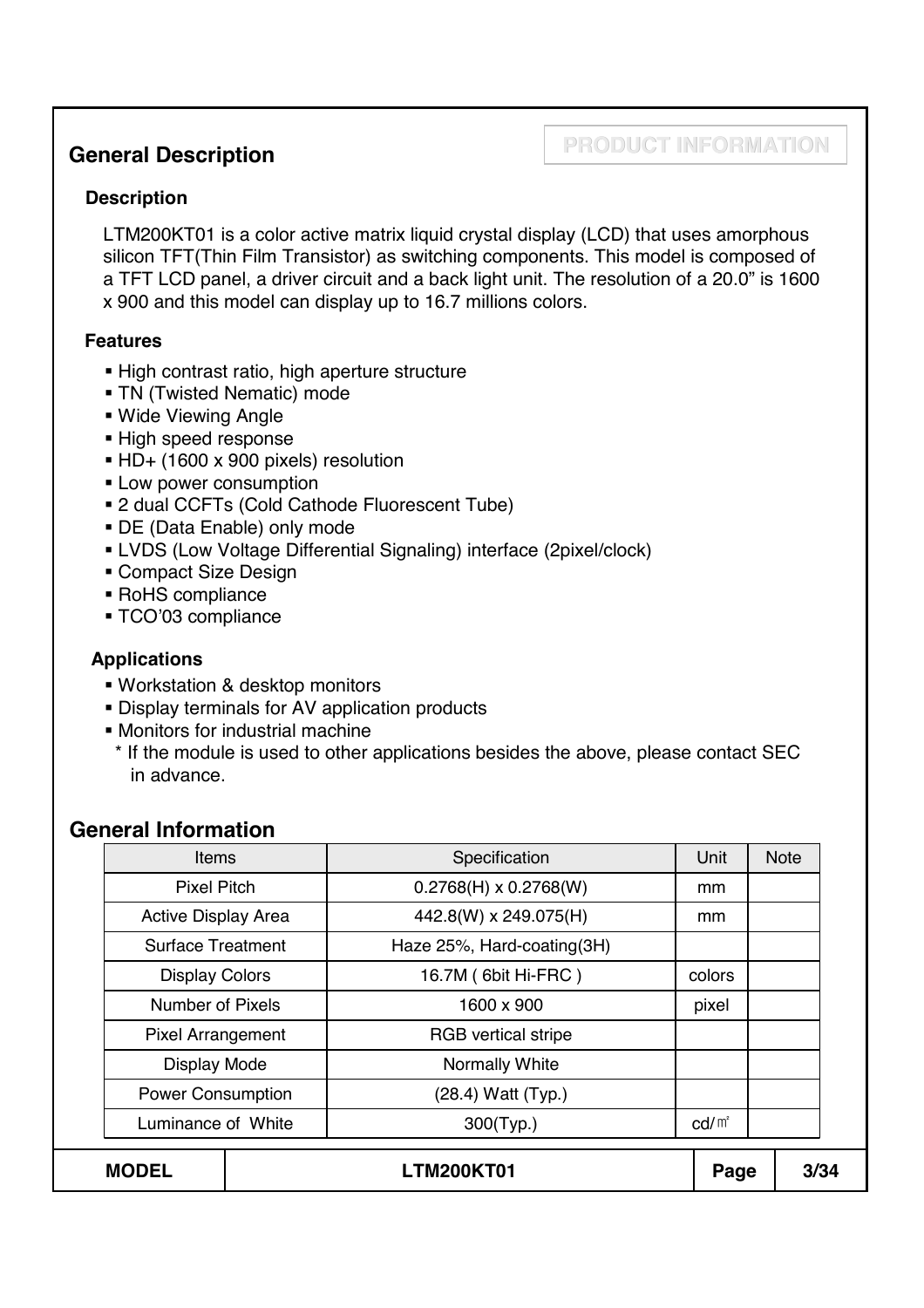### **Mechanical Information**

| Item           |                | Min.                     | Typ.           | Max.   | Unit | <b>Note</b>        |
|----------------|----------------|--------------------------|----------------|--------|------|--------------------|
|                | Horizontal (H) | 462.3                    | 462.8          | 463.3  | mm   |                    |
| Module<br>size | Vertical (V)   | 271.5                    | 272.0          | 272.5  | mm   | w/o inverter ass'y |
|                | Depth (D)      | $\overline{\phantom{a}}$ | $\blacksquare$ | (17.5) | mm   |                    |
| Weight         |                | ٠                        | ۰              | TBD    | g    | LCD module only    |

Note (1) Mechanical tolerance is  $\pm$  0.5mm unless there is a special comment.

# **1. Absolute Maximum Ratings**

If the condition exceeds maximum ratings, it can cause malfunction or unrecoverable damage to the device.

| Item                                     | Symbol                      | Min.    | Max. | Unit | <b>Note</b> |
|------------------------------------------|-----------------------------|---------|------|------|-------------|
| <b>Power Supply Voltage</b>              | $V_{DD}$                    | GND-0.5 | 6.5  | ۷    | (1)         |
| Storage temperature                      | $\mathsf{T}_{\texttt{STG}}$ | $-25$   | 60   | °C   | (2)         |
| Glass surface temperature<br>(Operation) | $\mathsf{T}_{\mathsf{OPR}}$ | 0       | 50   | °C   | (2)         |
| Shock (non - operating)                  | $S_{\text{nop}}$            |         | 50   | G    | (3)         |
| Vibration (non - operating)              | $V_{\text{nop}}$            |         | 1.5  | G    | 44,         |

Note (1) Ta=  $25 \pm 2$  °C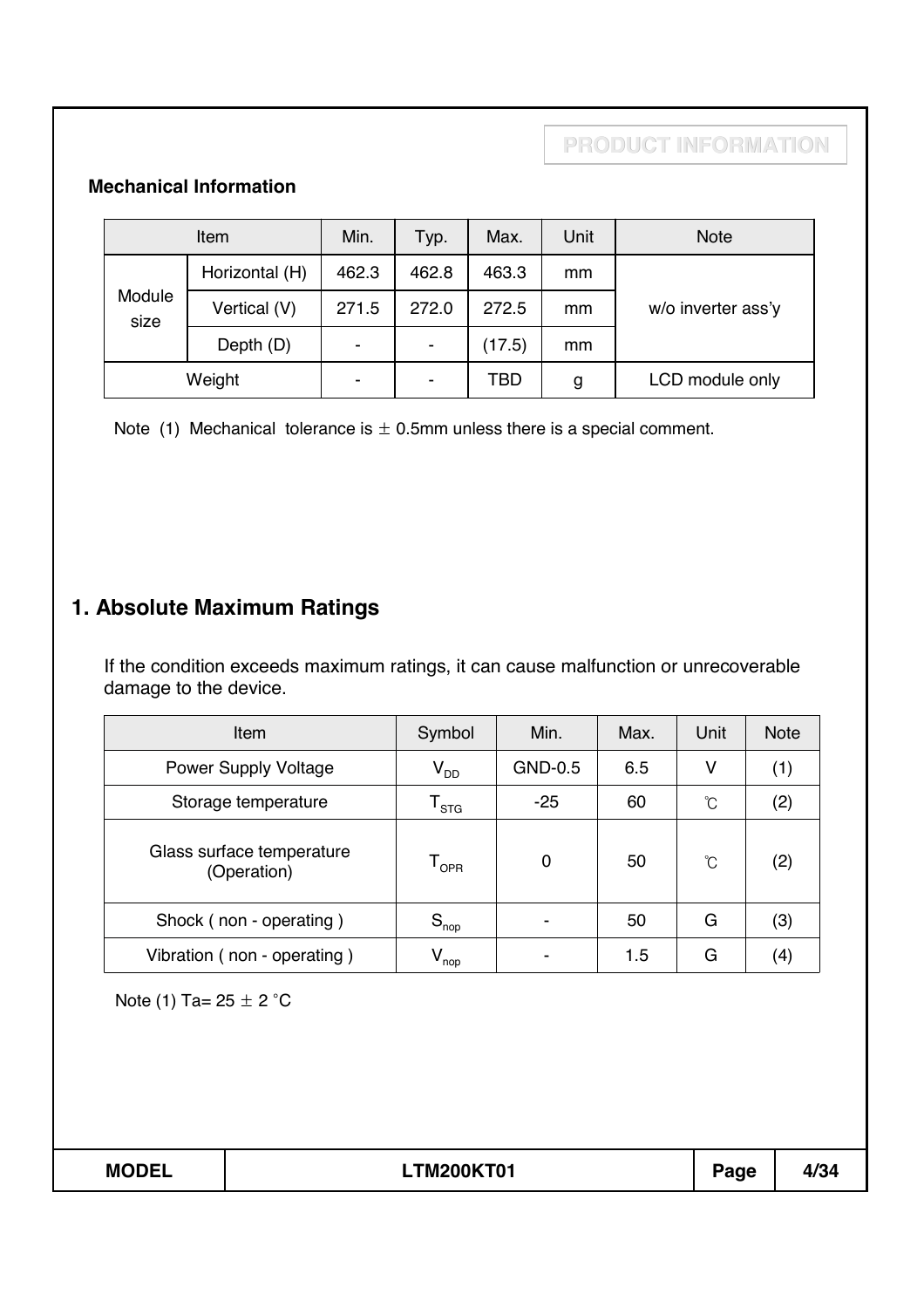

- (2) Temperature and relative humidity range are shown in the figure below. a. 90 % RH Max. (Ta  $\leq$  39 °C)
	- b. Maximum wet-bulb temperature at 39 °C or less. (Ta  $\leq$  39 °C)
	- c. No condensation
- (3) 11ms, sine wave, one time for  $\pm X$ ,  $\pm Y$ ,  $\pm Z$  axis
- (4) 10-300 Hz, Sweep rate 10min, 30min for X,Y,Z axis



### **Fig. Temperature and Relative humidity range**

| <b>MODEL</b><br>F/D<br><b>TM200KT01</b><br>Page<br>J/J- |
|---------------------------------------------------------|
|---------------------------------------------------------|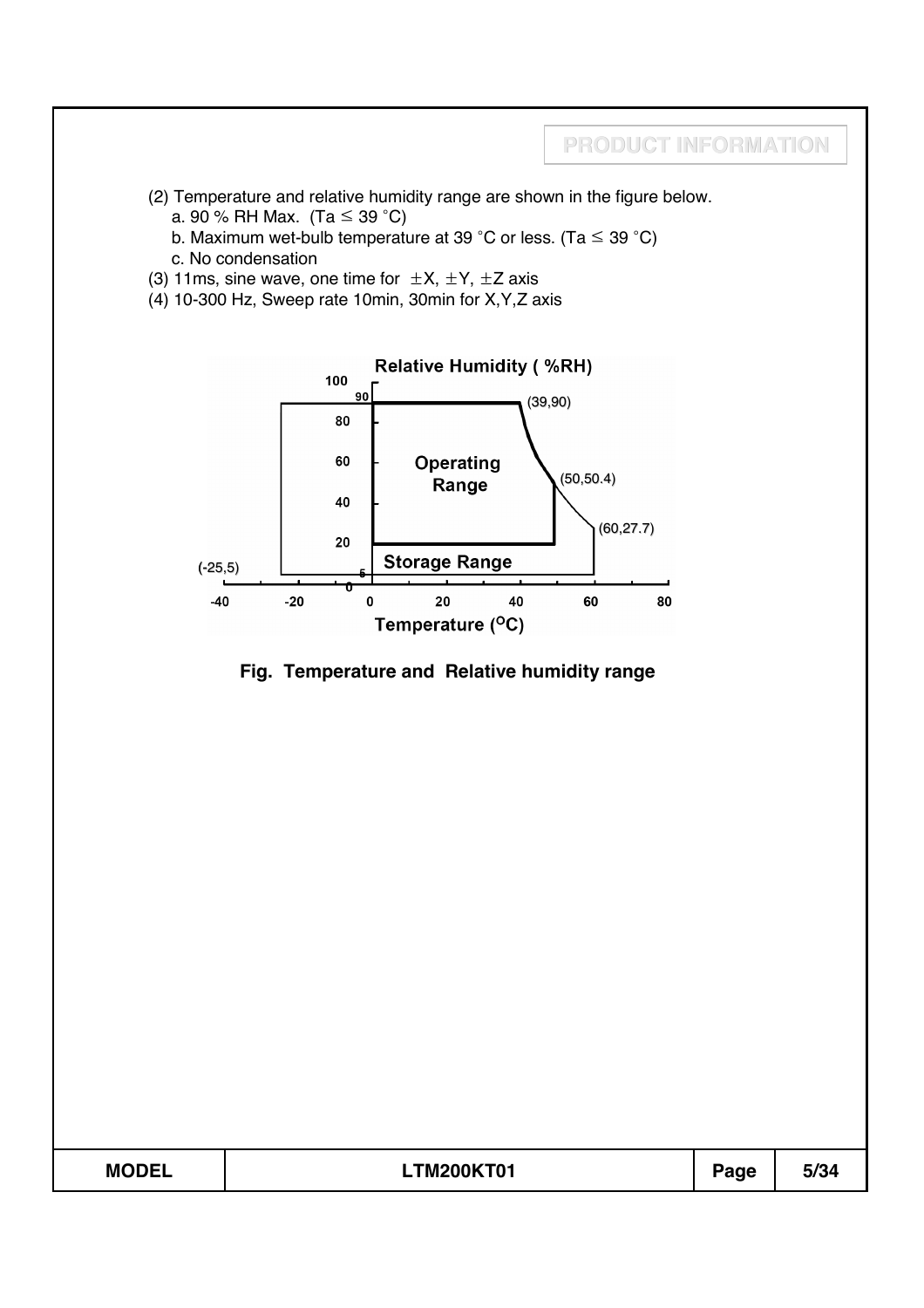# **2. Optical Characteristics <b>PRODUCT INFORMATION**

The optical characteristics should be measured in a dark room or equivalent. Measuring equipment : SR-3, RD-80S (TOPCON), EZ-Contrast (Eldim)

| Item                                        |        | Symbol                             | Condition                    | Min.                         | Typ.    | Max.                         | Unit  | Note           |
|---------------------------------------------|--------|------------------------------------|------------------------------|------------------------------|---------|------------------------------|-------|----------------|
| <b>Contrast Ratio</b><br>(Center of screen) |        | C/R                                |                              | $\qquad \qquad \blacksquare$ | 1000    | $\overline{\phantom{0}}$     |       | (3)<br>$SR-3$  |
| Response                                    |        |                                    |                              |                              |         |                              | msec  | (5)            |
| Time                                        | On/Off | $Tr+Tf$                            |                              | ÷                            | 5       | 10                           | msec  | <b>RD-850S</b> |
| Luminance of White<br>(Center of screen)    |        | $\mathsf{Y}_\mathsf{L}$            |                              |                              | 300     | ÷,                           | cd/m2 | (6)<br>SR-3    |
|                                             |        | Rx                                 |                              | $\qquad \qquad \blacksquare$ | (0.640) | $\qquad \qquad \blacksquare$ |       |                |
|                                             | Red    | Ry                                 |                              | $\qquad \qquad \blacksquare$ | (0.330) | $\blacksquare$               |       |                |
|                                             |        | Gx                                 |                              | $\qquad \qquad \blacksquare$ | (0.300) | $\frac{1}{2}$                |       |                |
| Color<br>Chromaticity                       | Green  | Gy                                 |                              | $\blacksquare$               | (0.600) | -                            |       |                |
| (CIE 1931)                                  | Blue   | Bx                                 | Normal<br>$\Theta_{L,R} = 0$ | $\blacksquare$               | (0.150) | $\blacksquare$               |       |                |
|                                             |        | By                                 | $\Theta_{U,D} = 0$           | $\overline{\phantom{a}}$     | (0.060) | $\blacksquare$               |       |                |
|                                             | White  | Wx                                 | Viewing                      | $\blacksquare$               | 0.313   | $\blacksquare$               |       |                |
|                                             |        | Wy                                 | Angle                        | $\overline{\phantom{a}}$     | 0.329   | $\blacksquare$               |       | (7), (8)       |
|                                             | Red    | Ru'                                |                              | $\blacksquare$               | (0.451) | $\overline{\phantom{0}}$     |       | SR-3           |
|                                             |        | Rv'                                |                              | $\blacksquare$               | (0.523) | $\blacksquare$               |       |                |
|                                             |        | Gu'                                |                              | $\overline{\phantom{a}}$     | (0.125) | $\frac{1}{2}$                |       |                |
| Color<br>Chromaticity                       | Green  | Gv'                                |                              | $\blacksquare$               | (0.563) | $\overline{\phantom{0}}$     |       |                |
| (CIE 1976)                                  |        | Bu'                                |                              | $\frac{1}{2}$                | (0.175) | $\blacksquare$               |       |                |
|                                             | Blue   | Bv'                                |                              | $\frac{1}{2}$                | (0.158) | $\frac{1}{2}$                |       |                |
|                                             |        | Wu'                                |                              | $\blacksquare$               | 0.198   | $\overline{\phantom{0}}$     |       |                |
|                                             | White  | Wv'                                |                              | ۰                            | 0.468   | ٠                            |       |                |
| $\mathsf{C.G.L}$                            | White  | $\bigtriangleup {\bf u}' {\bf v}'$ |                              |                              |         | 0.02                         |       | (9)            |

 $(Ta = 25 \pm 2^{\circ}C, VDD=5V, tv= 60 Hz, fDCLK=59.1 MHz, IL = 6.5 mArms)$ 

### **MODEL LTM200KT01 Page 6/34**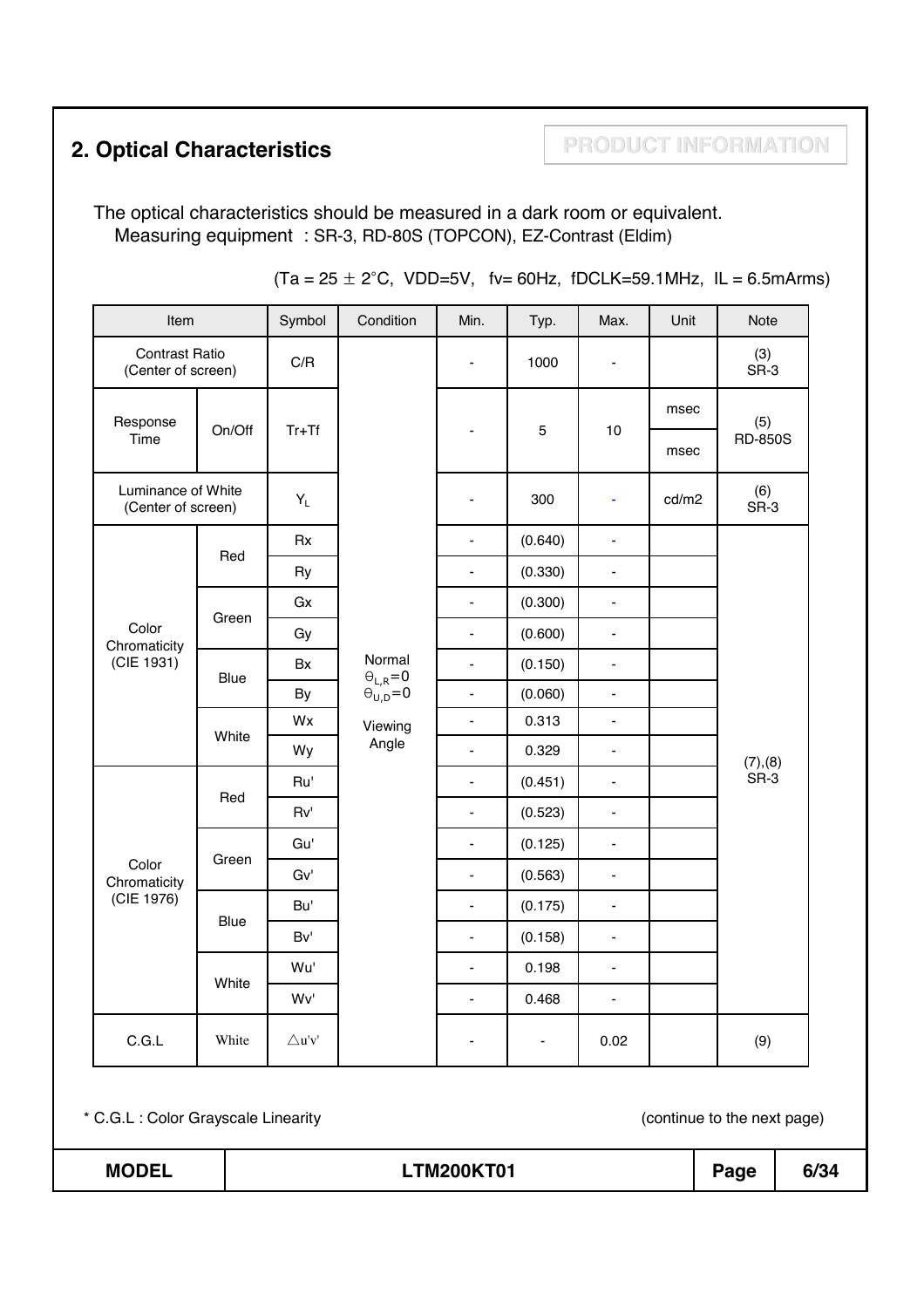| Item                                       | Symbol                | Condition                                | Min.        | Typ. | Max. | Unit | <b>Note</b>                    |  |
|--------------------------------------------|-----------------------|------------------------------------------|-------------|------|------|------|--------------------------------|--|
| <b>Color Gamut</b>                         |                       |                                          |             | 72   |      | $\%$ |                                |  |
| Color Temperature                          |                       |                                          |             | 6500 |      | Κ    |                                |  |
|                                            | $\Theta_L$            | 70<br>80<br>70<br>80<br>$\Theta_{\sf R}$ |             |      |      |      |                                |  |
|                                            |                       |                                          |             |      |      |      |                                |  |
|                                            | $\Theta_{\sf U}$      |                                          | 70          | 80   |      |      | Contrast                       |  |
|                                            | $\Theta_{\mathsf{D}}$ |                                          | 70          | 80   |      |      |                                |  |
| <b>Brightness Uniformity</b><br>(9 Points) |                       |                                          |             |      | 25   | $\%$ | (4)<br>SR-3                    |  |
|                                            | Hor.<br>Ver.          | $B_{\text{uni}}$                         | $CR \ge 10$ |      |      |      | PRODUCT INFORMATION<br>Degrees |  |

Note (1) Test Equipment Setup

The measurement should be executed in a stable, windless and dark room between 30min after lighting the back light at the given temperature for stabilization of the back light. This should be measured in the center of screen.

Single lamp current : 6.5mA Environment condition : Ta =  $25 \pm 2$  °C

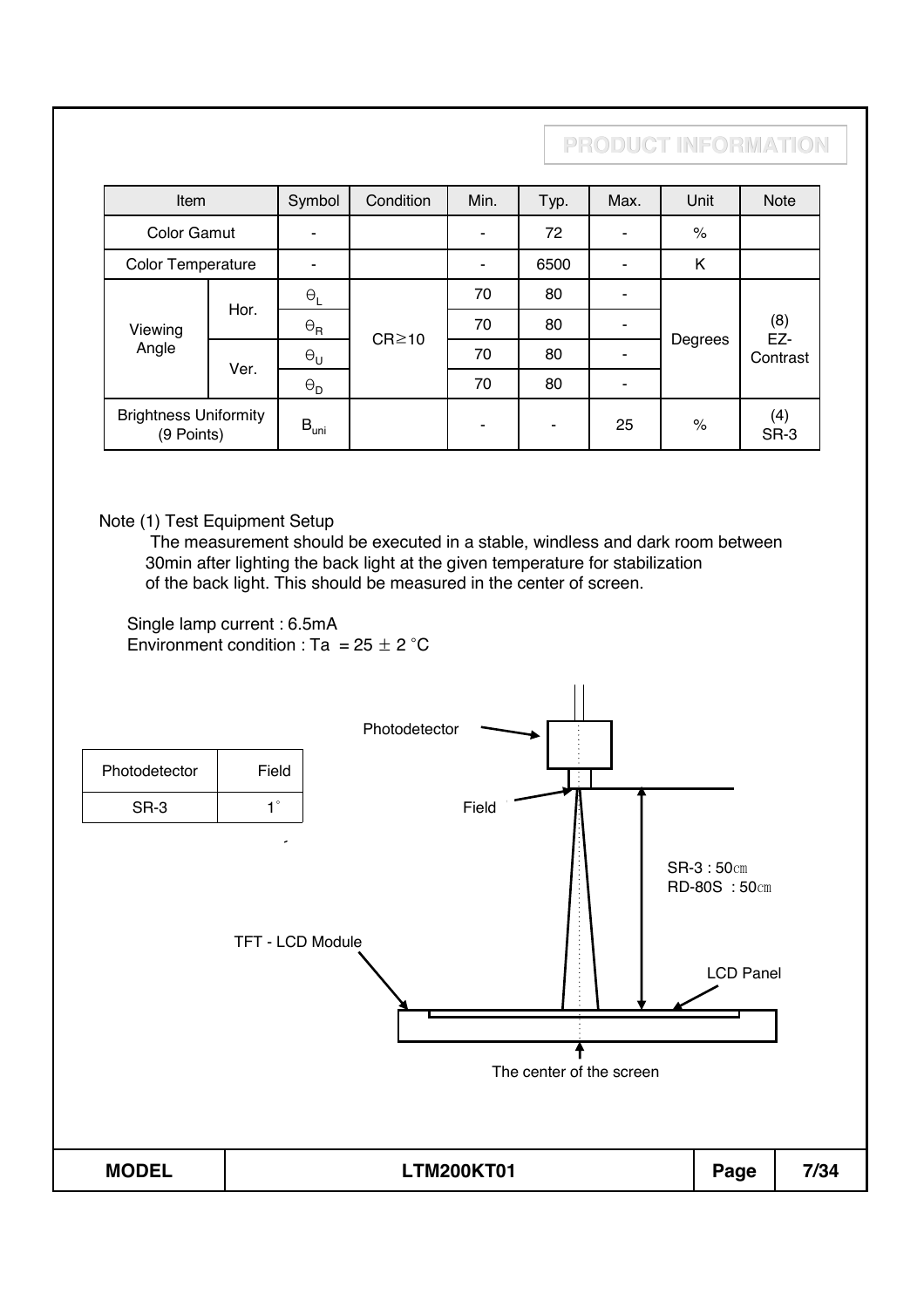

Note (3) Definition of Contrast Ratio (C/R)

: Ratio of gray max (Gmax) & gray min (Gmin) at the center point **5** of the panel

$$
CR = \frac{G \max}{G \min}
$$

Gmax : Luminance with all pixels white Gmin : Luminance with all pixels black

Note (4) Definition of 9 points brightness uniformity

 $Buni = 100 \times \frac{(B \max - B \min)}{B \max}$ 

Bmax : Maximum brightness Bmin : Minimum brightness

**MODEL LTM200KT01 Page 8/34**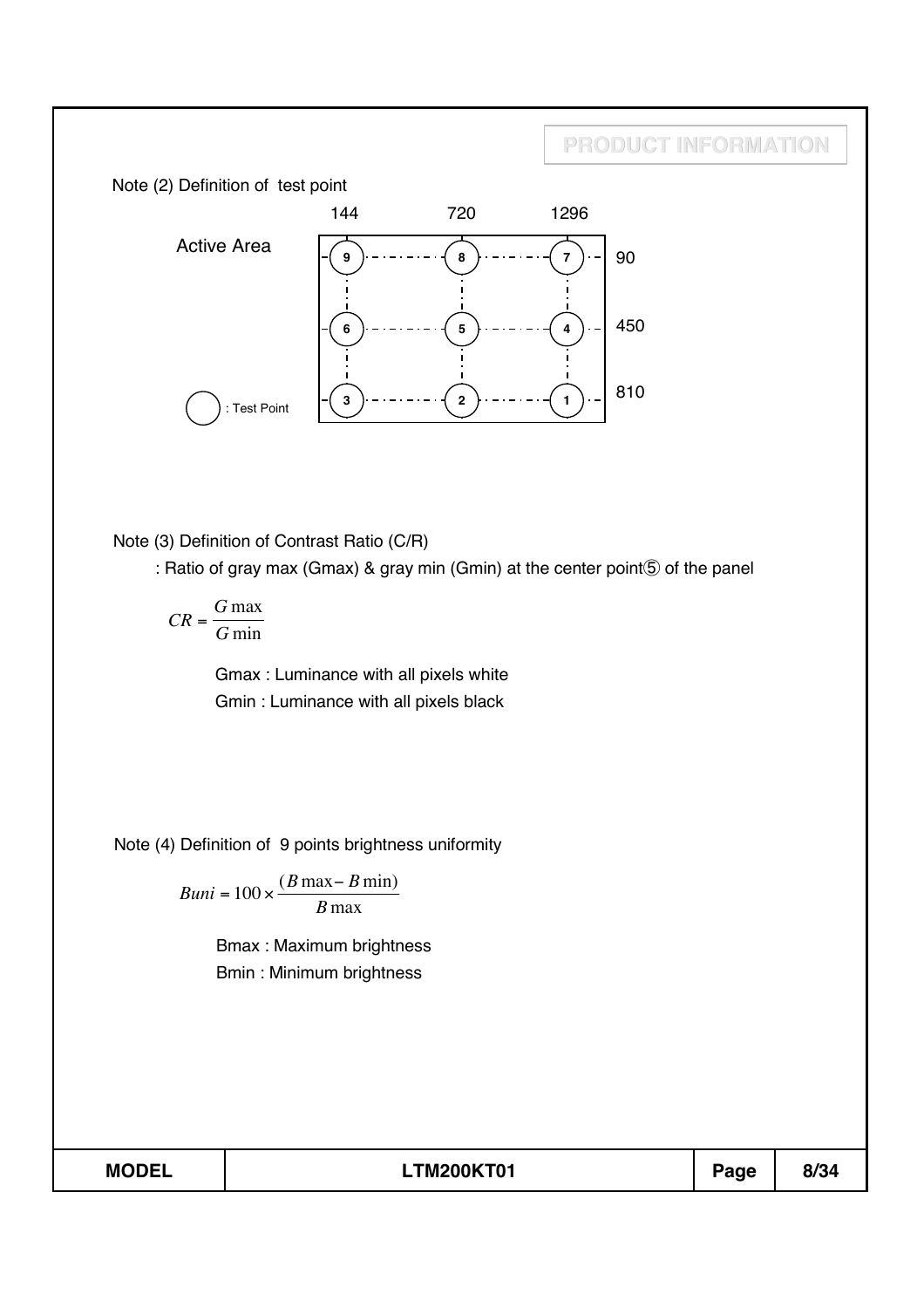Note (5) Definition of Response time

a. On/Off response time : Sum of Tr, Tf



**PRODUCT INFORMATION**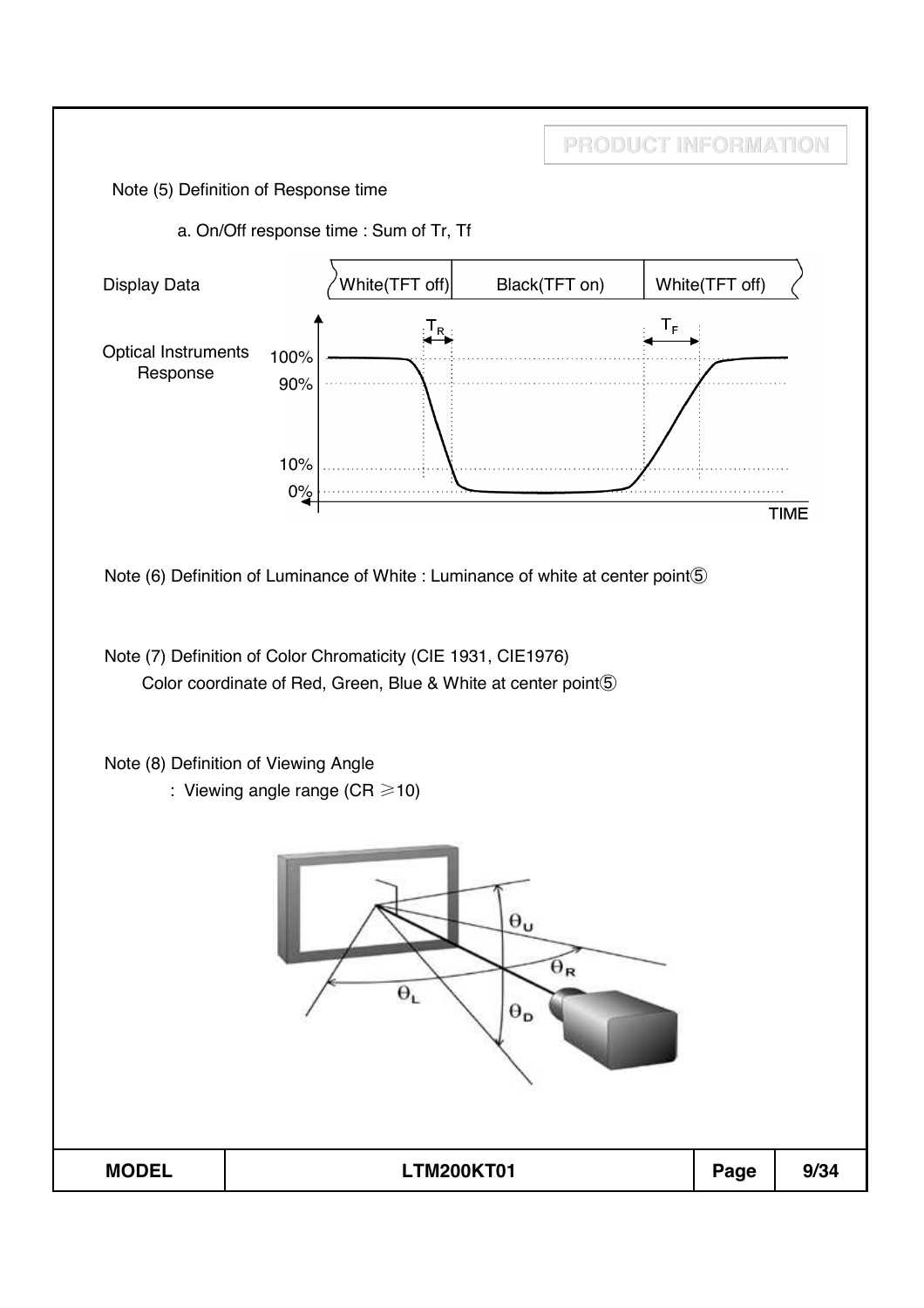Note (9) Color Grayscale Linearity

a. Test image : 100% full white pattern with a test pattern as below

b. Test pattern : Squares, 40mm by 40mm in size, filled with 255, 225, 195, 165, 135 and 105 grays steps should be arranged at the center $\odot$  of the screen.



c. Test method

-1<sup>st</sup> gray step : move a square of 255 gray level should be moved into the center of the screen and measure luminance and u' and v' coordinates.

- Next gray step : Move a 225 gray square into the center and measure both luminance and coordinates, too.

d. Test evaluation

$$
\Delta u' v' = \sqrt{(u'_{A} - u'_{B})^{2} + (v'_{A} - v'_{B})^{2}}
$$

Where A, B : 2 gray levels found to have the largest color differences between them i.e. get the largest  $\Delta u$ ' and  $\Delta v$ ' of each 6 pair of u' and v' and calculate the  $\Delta u'v'$ .

| <b>MODEL</b> | <b>.TM200KT01</b> | Page | 10/34 |
|--------------|-------------------|------|-------|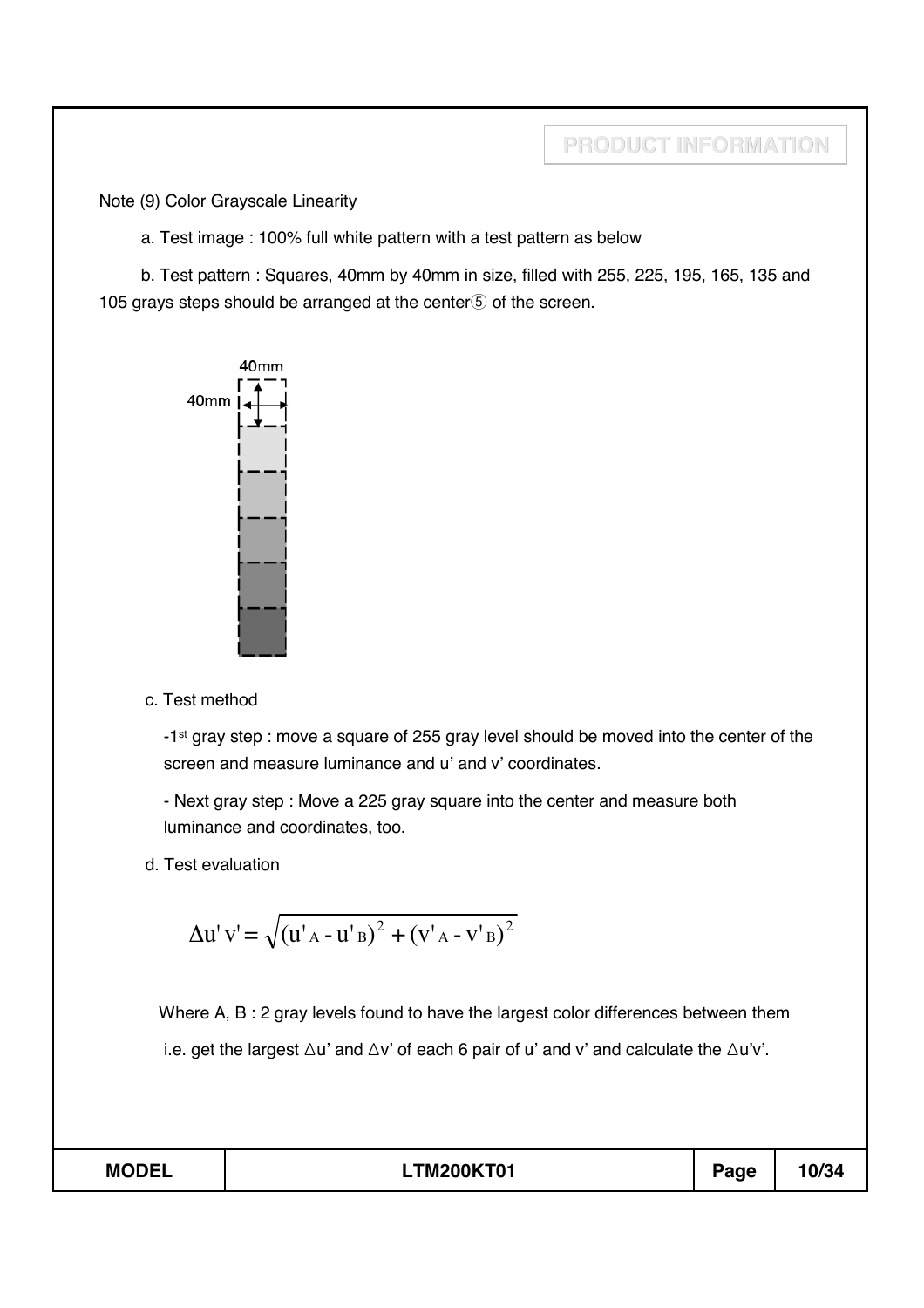**PRODUCT INFORMATION 3. Electrical Characteristics**

### 3.1 TFT LCD Module

The connector for display data & timing signal should be connected.

|                        |                                               |                            |                              |        |                                 |            | $Ta = 25^{\circ}C$ |
|------------------------|-----------------------------------------------|----------------------------|------------------------------|--------|---------------------------------|------------|--------------------|
|                        | Item                                          | Symbol                     | Min.                         | Typ.   | Max.                            | Unit       | <b>Note</b>        |
|                        | <b>Voltage of Power Supply</b>                | $V_{DD}$                   | 4.5                          | 5.0    | 5.5                             | V          | (1)                |
|                        | Differential Input                            | High                       |                              |        | $+100$                          | mV         | (2)                |
|                        | Voltage for LVDS<br><b>Receiver Threshold</b> | Low                        | $-100$                       |        |                                 | mV         |                    |
| <b>LVDS</b>            | <b>LVDS</b> skew                              | $\mathfrak{t}_{\rm SKEW}$  | $-300$                       |        | 300                             |            | (3)                |
| Input<br>Characteri    | Differential input<br>voltage                 | $IV_{ID}$                  | 200                          |        | 600                             | mV         | (4)                |
| stics                  | Input voltage range<br>(single-ended)         | $V_{\text{IN}}$            | $\pmb{0}$                    |        | 2.4                             | $\vee$     | (4)                |
|                        | Common mode<br>voltage                        | $\mathsf{V}_{\mathrm{CM}}$ | $0+$<br>IV <sub>1D</sub> 1/2 | 1.2    | $2.4 -$<br>IV <sub>ID</sub> I/2 | $\vee$     | (4)                |
| Current of             | (a) Black                                     |                            |                              | (1100) |                                 | mA         |                    |
| Power                  | (b) White                                     | $I_{DD}$                   |                              | (800)  | $\blacksquare$                  | mA         | (5), (6)           |
| Supply                 | (c) Dot                                       |                            |                              | (1300) | (1700)                          | mA         |                    |
| <b>Vsync Frequency</b> |                                               | $f_V$                      | 50                           | 60     | 75                              | Hz         |                    |
| <b>Hsync Frequency</b> |                                               | $f_H$                      | 46.3                         | 55.9   | 70.4                            | kHz        |                    |
|                        | <b>Main Frequency</b>                         | $f_{DCLK}$                 | 48.5                         | 59.4   | 76.1                            | <b>MHz</b> |                    |
|                        | <b>Rush Current</b>                           | I <sub>RUSH</sub>          |                              |        | (3.0)                           | A          | (7)                |

Note (1) The ripple voltage should be controlled under 10% of  $V_{DD}$ .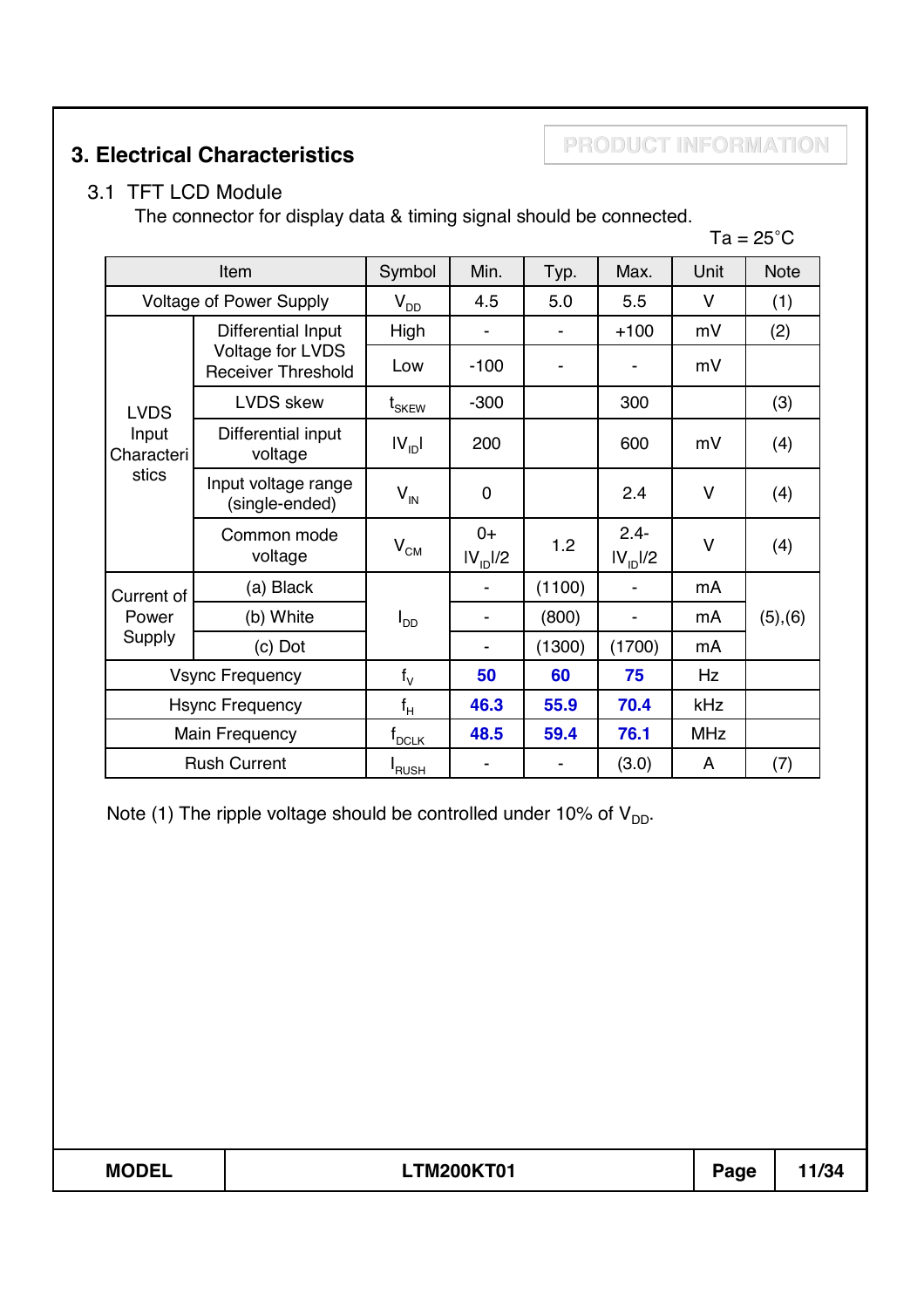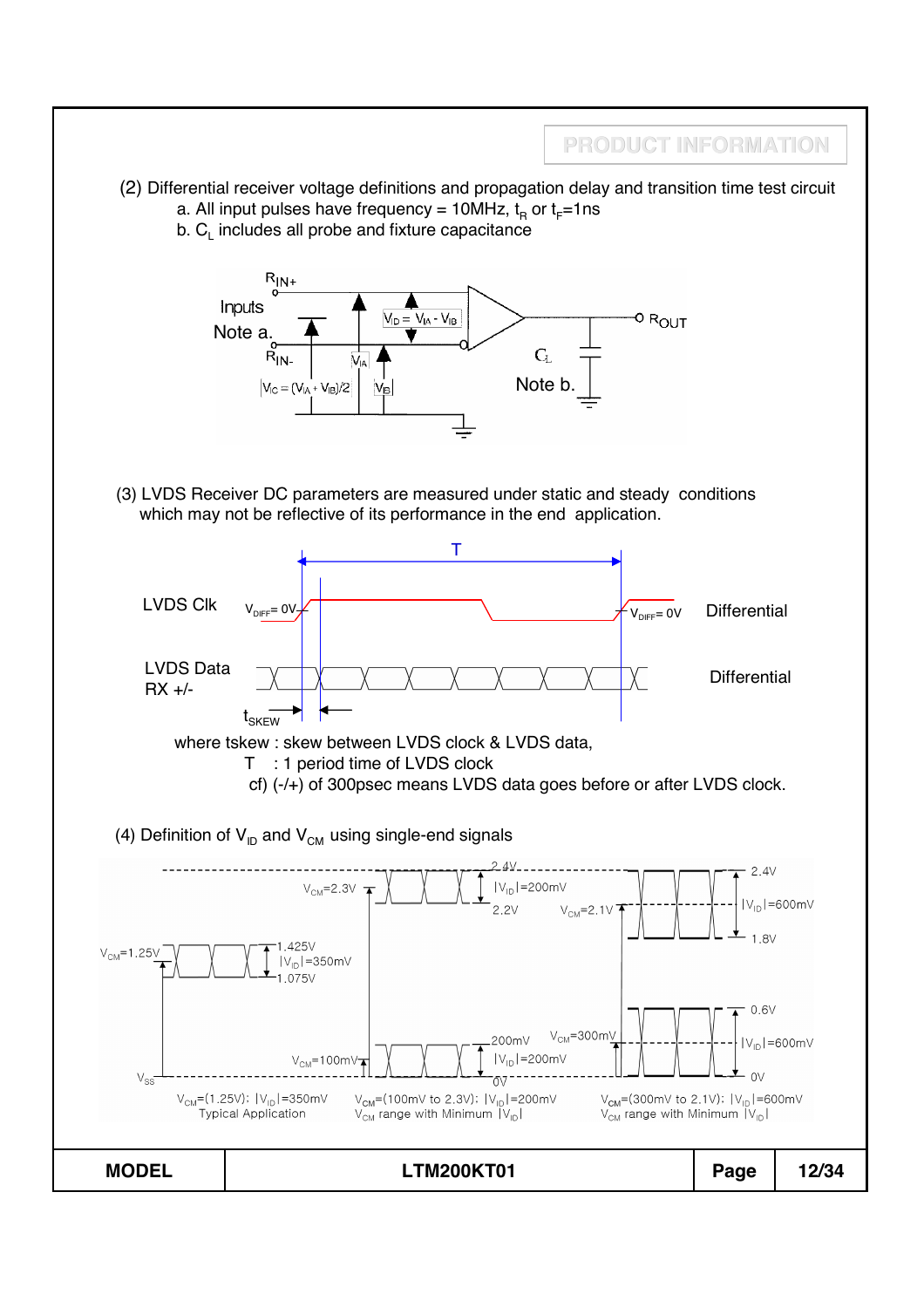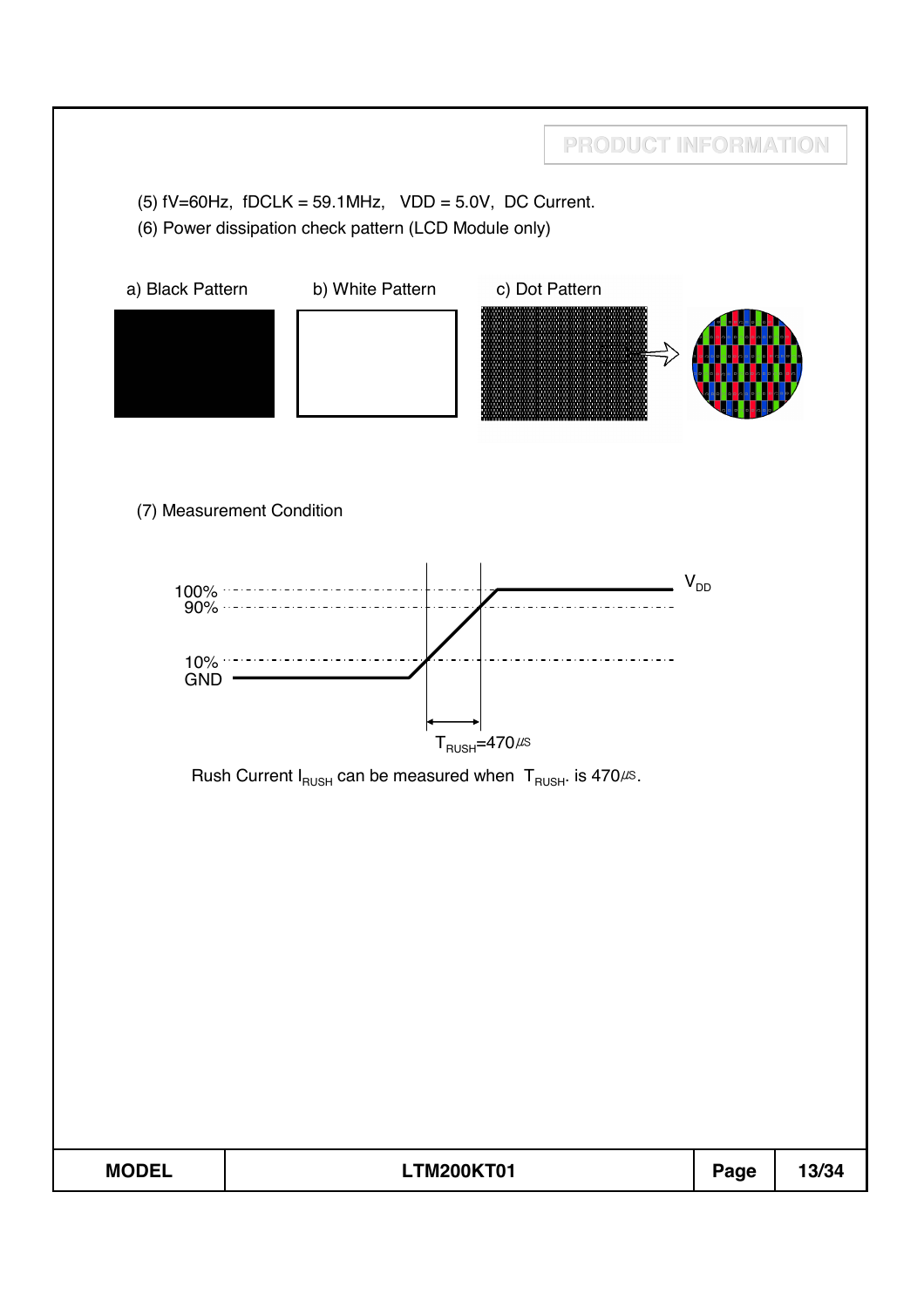### 3.2 Back Light Unit

The back light unit is an edge - lighting type with 2 dual CCFTs ( Cold Cathode Fluorescent Tube ) The characteristics of two dual lamps are shown in the following tables.

Ta=25  $\pm$  2 $^{\circ}$ C

|                        | Item                       |             | Min.           | Typ.                     | Max.                                             | Unit                 | <b>Note</b> |
|------------------------|----------------------------|-------------|----------------|--------------------------|--------------------------------------------------|----------------------|-------------|
|                        | <b>Lamp Current</b>        | ч.          | (3.0)          | 6.5                      | (8.0)                                            | mArms                | (1)         |
|                        | Lamp Voltage               | $V_L$       |                | (840)                    |                                                  | <b>Vrms</b>          |             |
|                        | Lamp Frequency             | $f_{\rm L}$ | 40             | -                        | 60                                               | kHz                  | (2)         |
|                        | <b>Operating Life Time</b> |             | 50,000         | $\overline{\phantom{a}}$ |                                                  | Hour                 | (3)         |
| Inverter               | Asymmetry<br>rate          | Wasy        | $\blacksquare$ |                          | 10                                               | $\frac{1}{\sqrt{2}}$ |             |
| waveform               | <b>Distortion</b><br>rate  | <b>Wdis</b> | 1.2726         | 1.414                    | 1.5554                                           |                      | (4)         |
| <b>Startup Voltage</b> |                            | Vs          |                |                          | $0^{\circ}$ : (1,700)<br>$25^{\circ}$ C: (1,400) | <b>Vrms</b>          | (5)         |

Note (1) Specified values are for a single lamp.

Lamp current is measured with current meter for high frequency as shown below. Refer to the following block diagram of the back light unit for more information.

| <b>LCD Module</b> | HOT (Red)<br>COLD (WHITE) $I_1$<br>ata<br>HOT (BLUE)<br>COLD (GRAY)<br>12/<br>HOT (Red)<br>COLD (WHITE) $I_3$<br>nda<br>HOT (BLUE)<br>COLD (GRAY) L<br>Fig. Measurement point of Lamp Current | <b>INVERTER</b><br>(SK1700) |       |
|-------------------|-----------------------------------------------------------------------------------------------------------------------------------------------------------------------------------------------|-----------------------------|-------|
| <b>MODEL</b>      | <b>LTM200KT01</b>                                                                                                                                                                             | Page                        | 14/34 |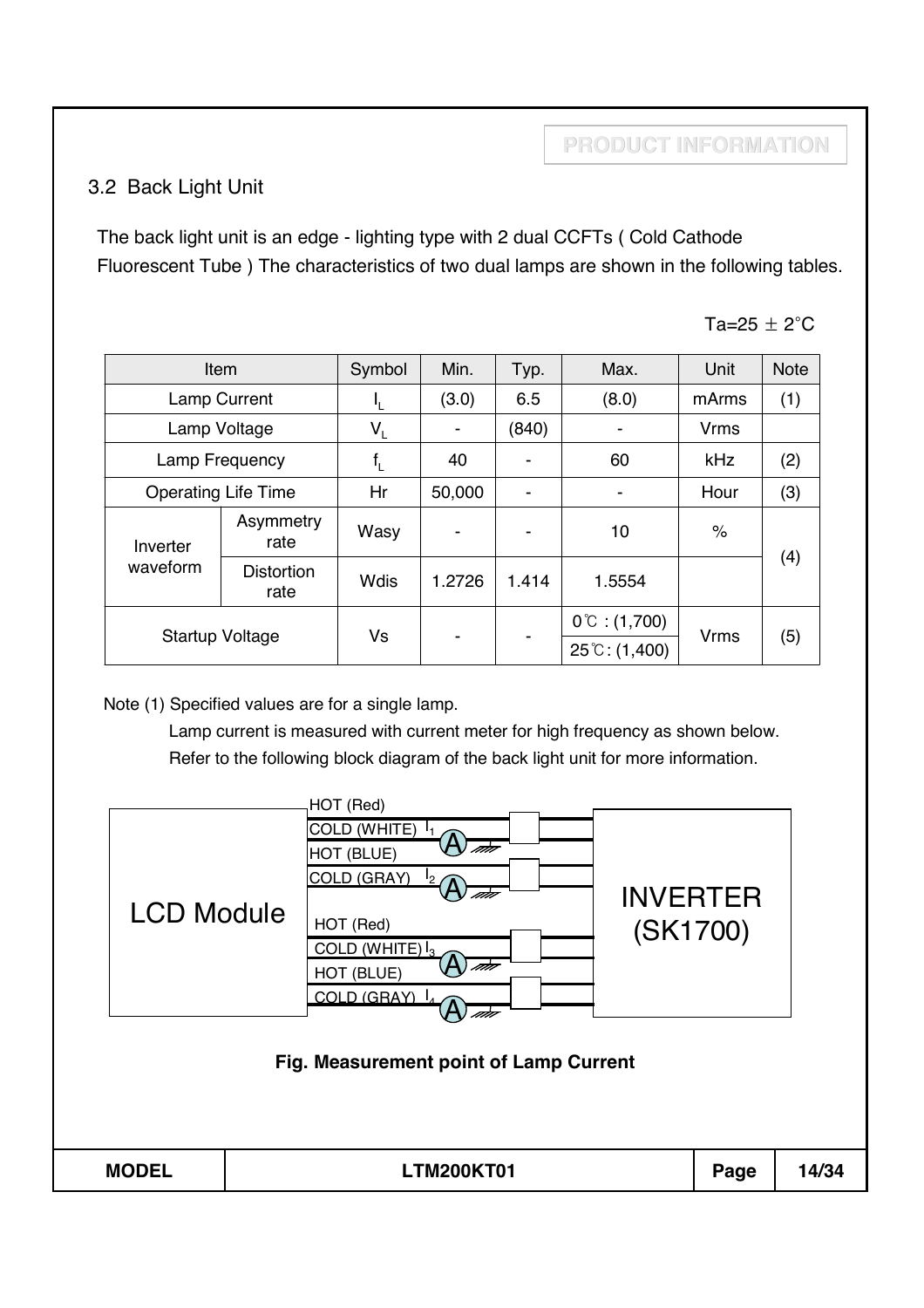(2) Lamp frequency which may produce interference with horizontal synchronous frequency may cause line flow on the display. Therefore lamp frequency should be detached from the horizontal synchronous frequency and its harmonics as far as possible in order to avoid interference.

(3) Life time (Hr) is defined as the time when brightness of a lamp unit itself becomes 50% or less than its original value at the condition of Ta =  $25\pm2^{\circ}$ C and I<sub>I</sub> = 6.5mArms

(4) Designing a system inverter intended to have better display performance, power efficiency and lamp reliability.

They would help increase the lamp lifetime and reduce leakage current.

- a. The measurement should be done at typical lamp current.
- b. The asymmetry rate of the inverter waveform should be less than 10%.
- c. The distortion rate of the waveform should be  $\sqrt{2}$  with  $\pm$ 10% tolerance.
	- Inverter output waveform had better be more similar to ideal sine wave.



**Fig. Wave form of the inverter**

**Asymmetry rate** 

$$
\frac{|I_{\rm p}-I_{\rm -p}|}{I_{\rm rms}} \times 100
$$

**Distortion rate** 

$$
\frac{|I_{\rm p}|}{I_{rms}}| \text{ or } |\frac{I_{\rm -p}}{I_{rms}}|
$$

(5) If an inverter has shutdown function, it should keep its output for over 1 second even if the lamp connector is open. Otherwise the lamps may not be turned on.

| <b>MODEL</b> | <b>.TM200KT01</b><br>. . | $a$ ge | 15/34 |
|--------------|--------------------------|--------|-------|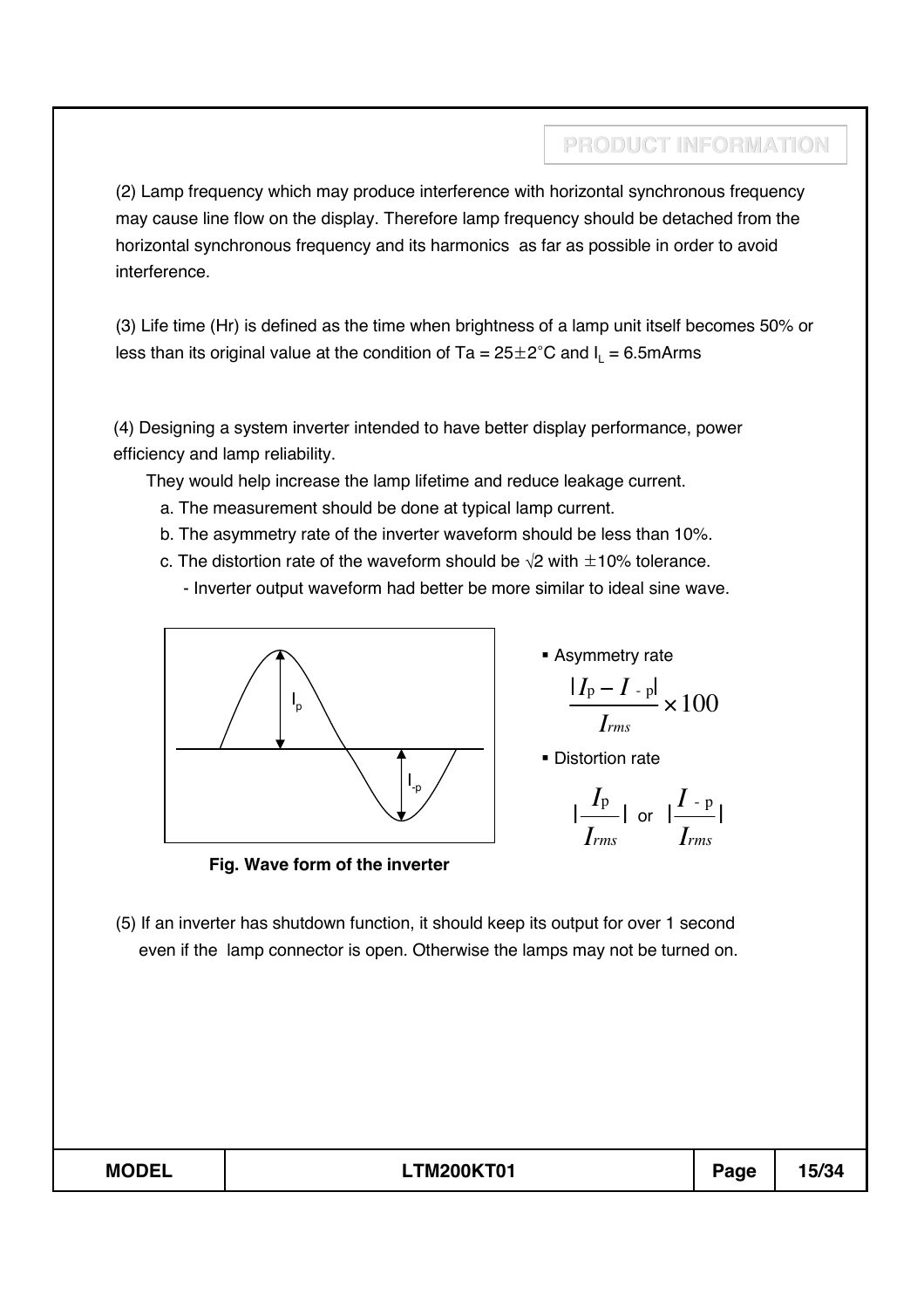**4. BLOCK DIAGRAM PRODUCT INFORMATION**

### 4.1 TFT LCD Module



### 4.2 Back Light Unit

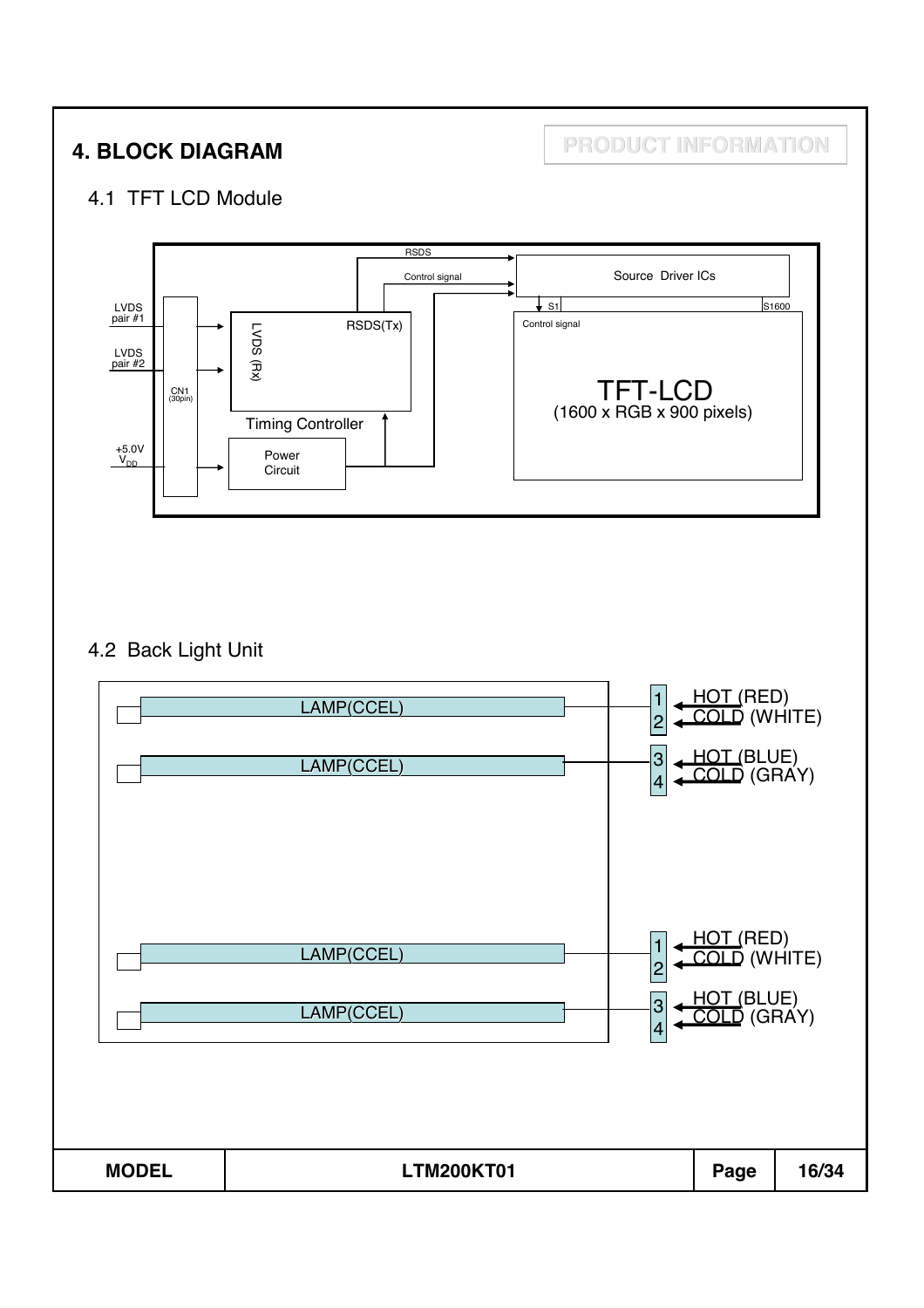# **PRODUCT INFORMATION 5. Input Terminal Pin Assignment**

# 5.1. Input Signal & Power ( Connector : P-TWO 187034-30091 or Compatible )

| PIN NO         | <b>SYMBOL</b>        | <b>FUNCTION</b>                                                                                                                          |      |       |
|----------------|----------------------|------------------------------------------------------------------------------------------------------------------------------------------|------|-------|
| 1              | RXO0-                | Negative Transmission Data of Pixel 0 (ODD data)                                                                                         |      |       |
| $\overline{2}$ | <b>RXO0+</b>         | Positive Transmission Data of Pixel 0 (ODD data)                                                                                         |      |       |
| 3              | RXO1-                | Negative Transmission Data of Pixel 1 (ODD data)                                                                                         |      |       |
| $\overline{4}$ | <b>RXO1+</b>         | Positive Transmission Data of Pixel 1 (ODD data)                                                                                         |      |       |
| 5              | <b>RXO2-</b>         | Negative Transmission Data of Pixel 2 (ODD data)                                                                                         |      |       |
| 6              | <b>RXO2+</b>         | Positive Transmission Data of Pixel 2 (ODD data)                                                                                         |      |       |
| $\overline{7}$ | <b>GND</b>           | Power Ground                                                                                                                             |      |       |
| 8              | RXOC-                | Negative Sampling Clock (ODD data)                                                                                                       |      |       |
| 9              | RXOC+                | Positive Sampling Clock (ODD data)                                                                                                       |      |       |
| 10             | RXO <sub>3</sub> -   | Negative Transmission Data of Pixel 3 (ODD data)                                                                                         |      |       |
| 11             | <b>RXO3+</b>         | Positive Transmission Data of Pixel 3 (ODD data)                                                                                         |      |       |
| 12             | RXE0-                | Negative Transmission Data of Pixel 0 (EVEN data)                                                                                        |      |       |
| 13             | RXE0+                | Positive Transmission Data of Pixel 0 (EVEN data)                                                                                        |      |       |
| 14             | <b>GND</b>           | Power Ground                                                                                                                             |      |       |
| 15             | RXE1-                | Negative Transmission Data of Pixel 1 (EVEN data)                                                                                        |      |       |
| 16             | $RXE1+$              | Positive Transmission Data of Pixel 1 (EVEN data)                                                                                        |      |       |
| 17             | <b>GND</b>           | Power Ground                                                                                                                             |      |       |
| 18             | RXE2-                | Negative Transmission Data of Pixel 2 (EVEN data)                                                                                        |      |       |
| 19             | RXE <sub>2+</sub>    | Positive Transmission Data of Pixel 2 (EVEN data)                                                                                        |      |       |
| 20             | RXEC-                | Negative Sampling Clock (EVEN data)                                                                                                      |      |       |
| 21             | RXEC+                | Positive Sampling Clock (EVEN data)                                                                                                      |      |       |
| 22             | RXE3-                | Negative Transmission Data of Pixel 3 (EVEN data)                                                                                        |      |       |
| 23             | RXE3+                | Positive Transmission Data of Pixel 3 (EVEN data)                                                                                        |      |       |
| 24             | <b>GND</b>           | Power Ground                                                                                                                             |      |       |
| 25             | <b>NC</b>            | * CE (For LCD internal use only. Do not connect)                                                                                         |      |       |
| 26             | <b>NC</b>            | * CTL (For LCD internal use only. Do not connect)                                                                                        |      |       |
| 27             | <b>NC</b>            | No Connection                                                                                                                            |      |       |
| 28             | $\rm V_{DD}$         |                                                                                                                                          |      |       |
| 29             | $V_{D\underline{D}}$ | Power Supply: +5V                                                                                                                        |      |       |
| 30             | $V_{D\underline{D}}$ |                                                                                                                                          |      |       |
|                |                      | * If the system already uses the 5, 6pins, it should keep under GND level<br>The voltage applied to those pins should not exceed -200mV. |      |       |
| <b>MODEL</b>   |                      | <b>LTM200KT01</b>                                                                                                                        | Page | 17/34 |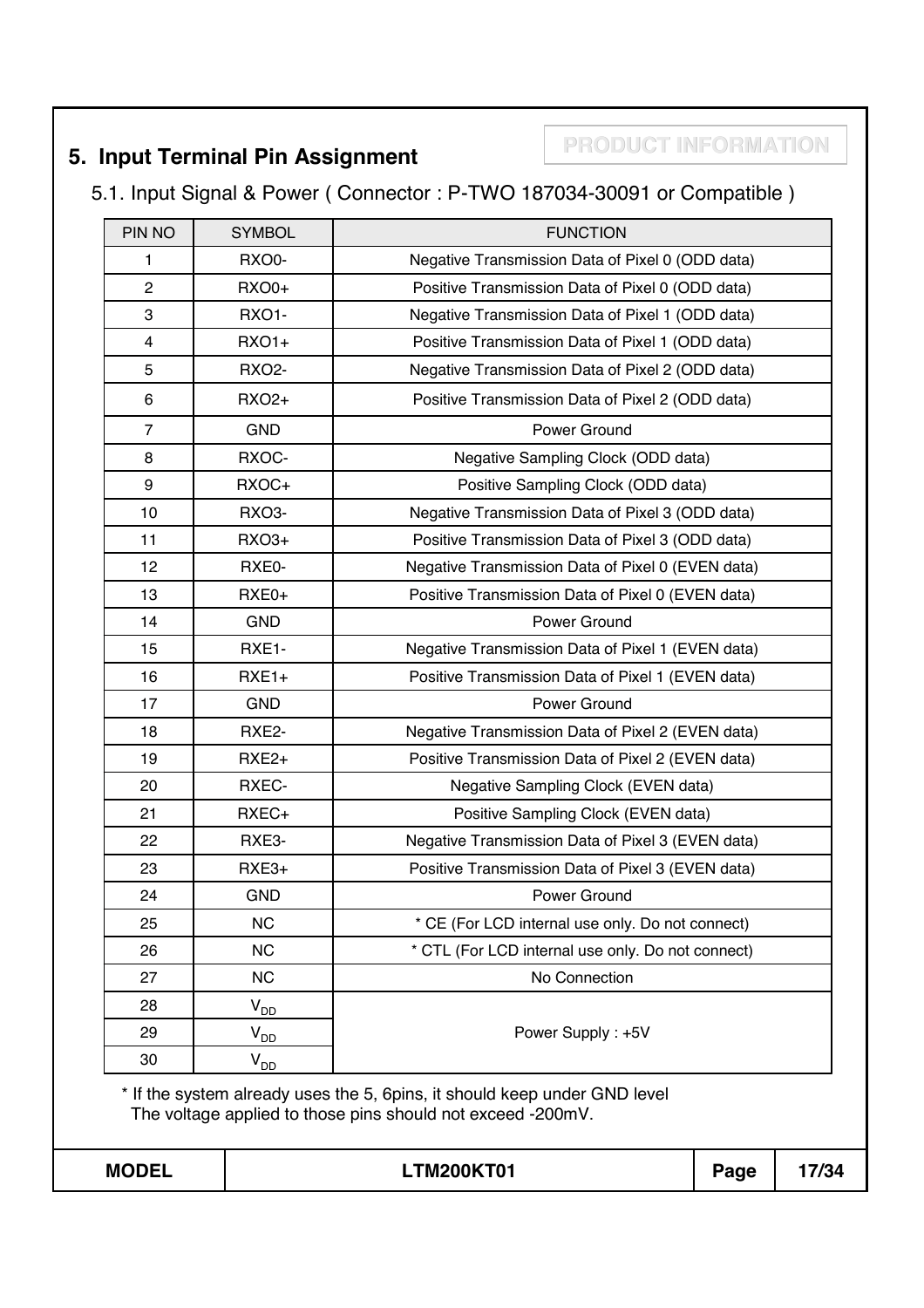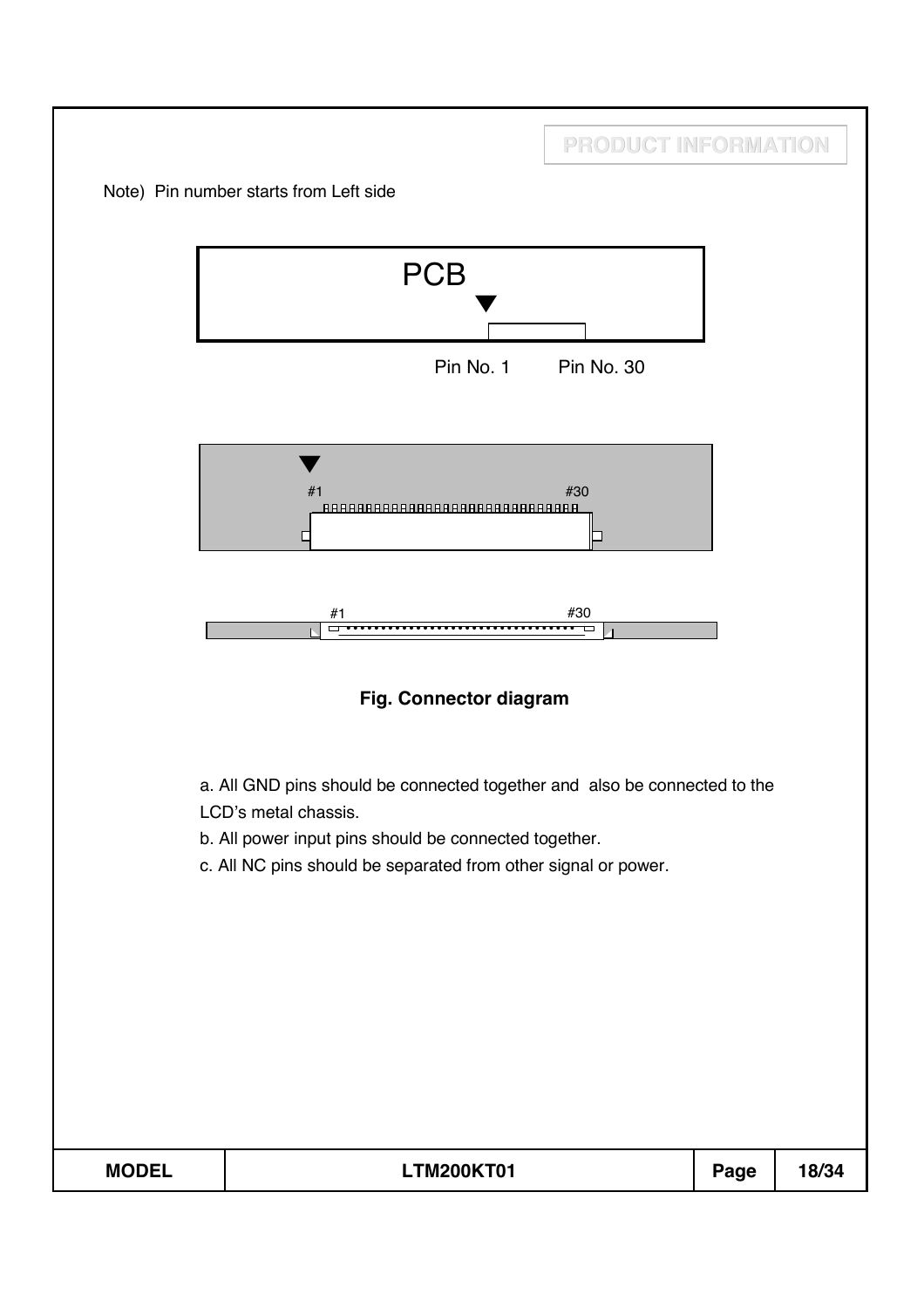## 5.2 LVDS Interface

5.2.1 Odd Pixel Data (1st pixel data)

|                |                    |                 | 1st LVDS Transmitter (DS90C383, DS90C385) Signal Interface |                    |                                  |                                    |
|----------------|--------------------|-----------------|------------------------------------------------------------|--------------------|----------------------------------|------------------------------------|
|                | Device Input Pin   |                 | Device Input Signal                                        | Output             | To LTM200KT01<br>Interface (CN1) |                                    |
| <b>No</b>      | Symbol             | Symbol          | Function                                                   | Signal             | Terminal                         | Symbol                             |
| 51             | TXIN <sub>0</sub>  | RO <sub>0</sub> | Red Odd Pixel Data (LSB)                                   |                    |                                  |                                    |
| 52             | <b>TXIN1</b>       | RO <sub>1</sub> | Red Odd Pixel Data                                         |                    |                                  |                                    |
| 54             | TXIN <sub>2</sub>  | RO <sub>2</sub> | Red Odd Pixel Data                                         | TXOUT0-<br>TXOUT0+ | No. 1<br>No. 2                   | RXO0-<br><b>RXO0+</b>              |
| 55             | TXIN3              | RO <sub>3</sub> | Red Odd Pixel Data                                         |                    |                                  |                                    |
| 56             | TXIN4              | RO <sub>4</sub> | Red Odd Pixel Data                                         |                    |                                  |                                    |
| $\overline{c}$ | TXIN <sub>5</sub>  | RO7             | Red Odd Pixel Data (MSB)                                   | TXOUT3-<br>TXOUT3+ | No. 10<br>No. 11                 | RXO <sub>3</sub> -<br><b>RXO3+</b> |
| 3              | TXIN6              | RO <sub>5</sub> | Red Odd Pixel Data                                         | TXOUT0-            | No. 1                            | RXO0-                              |
| 4              | TXIN7              | GO <sub>0</sub> | Green Odd Pixel Data (LSB)                                 | TXOUT0+            | No. 2                            | <b>RXO0+</b>                       |
| 6              | TXIN <sub>8</sub>  | GO <sub>1</sub> | Green Odd Pixel Data                                       | TXOUT1-            | No. 3                            | <b>RXO1-</b>                       |
| $\overline{7}$ | TXIN9              | GO <sub>2</sub> | Green Odd Pixel Data                                       | TXOUT1+            | No. 4                            | <b>RXO1+</b>                       |
| 8              | TXIN10             | GO <sub>6</sub> | Green Odd Pixel Data                                       | TXOUT3-            | No. 10                           | RXO <sub>3</sub> -                 |
| 10             | TXIN11             | GO <sub>7</sub> | Green Odd Pixel Data (MSB)                                 | TXOUT3+            | No. 11                           | <b>RXO3+</b>                       |
| 11             | TXIN12             | GO <sub>3</sub> | Green Odd Pixel Data                                       |                    |                                  |                                    |
| 12             | TXIN <sub>13</sub> | GO <sub>4</sub> | Green Odd Pixel Data                                       | TXOUT1-            | No. 3                            | <b>RXO1-</b>                       |
| 14             | TXIN14             | GO <sub>5</sub> | Green Odd Pixel Data                                       | TXOUT1+            | No. 4                            | <b>RXO1+</b>                       |
| 15             | TXIN15             | BO <sub>0</sub> | Blue Odd Pixel Data (LSB)                                  |                    |                                  |                                    |
| 16             | TXIN16             | BO <sub>6</sub> | <b>Blue Odd Pixel Data</b>                                 | TXOUT3-            | No. 10                           | RXO <sub>3</sub> -                 |
| 18             | TXIN17             | BO <sub>7</sub> | Blue Odd Pixel Data (MSB)                                  | TXOUT3+            | No. 11                           | <b>RXO3+</b>                       |
| 19             | TXIN18             | BO <sub>1</sub> | <b>Blue Odd Pixel Data</b>                                 | TXOUT1-<br>TXOUT1+ | No. 3<br>No. 4                   | <b>RXO1-</b><br><b>RXO1+</b>       |
| 20             | TXIN19             | BO <sub>2</sub> | <b>Blue Odd Pixel Data</b>                                 |                    |                                  |                                    |
| 22             | TXIN <sub>20</sub> | BO <sub>3</sub> | <b>Blue Odd Pixel Data</b>                                 | TXOUT2-            | No. 5                            | <b>RXO2-</b>                       |
| 23             | TXIN21             | BO <sub>4</sub> | <b>Blue Odd Pixel Data</b>                                 | TXOUT2+            | No. 6                            | <b>RXO2+</b>                       |
| 24             | TXIN22             | BO <sub>5</sub> | <b>Blue Odd Pixel Data</b>                                 |                    |                                  |                                    |
| 50             | TXIN27             | RO <sub>6</sub> | Red Odd Pixel Data                                         | TXOUT3-<br>TXOUT3+ | No. 10<br>No. 11                 | RXO3-<br>RXO3+                     |
|                |                    |                 |                                                            |                    |                                  |                                    |
|                | <b>MODEL</b>       |                 | <b>LTM200KT01</b>                                          |                    | Page                             | 19/34                              |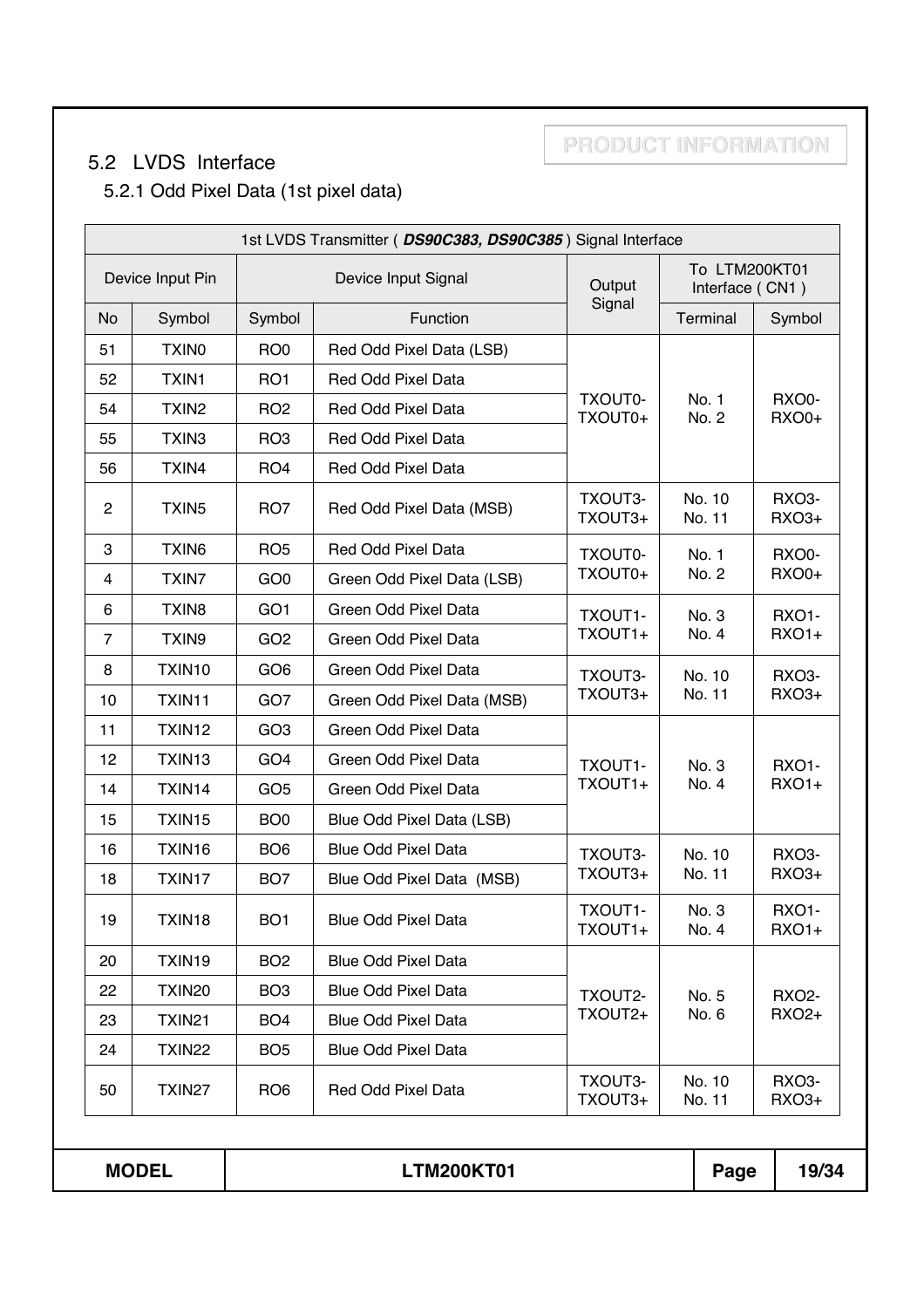# 5.2.2 Even Pixel Data (2nd pixel data)

|                |                   |                 | 2nd LVDS Transmitter (DS90C383, DS90C385) Signal Interface |                    |                                  |                  |
|----------------|-------------------|-----------------|------------------------------------------------------------|--------------------|----------------------------------|------------------|
|                | Device Input Pin  |                 | Device Input Signal                                        | Output             | To LTM200KT01<br>Interface (CN1) |                  |
| <b>No</b>      | Symbol            | Symbol          | Function                                                   | Signal             | Terminal                         | Symbol           |
| 51             | <b>TXINO</b>      | RE <sub>0</sub> | Red Even Pixel Data (LSB)                                  |                    |                                  |                  |
| 52             | <b>TXIN1</b>      | RE1             | <b>Red Even Pixel Data</b>                                 |                    |                                  |                  |
| 54             | TXIN <sub>2</sub> | RE <sub>2</sub> | Red Even Pixel Data                                        | TXOUT0-<br>TXOUT0+ | No. 12<br>No. 13                 | RXE0-<br>RXE0+   |
| 55             | TXIN <sub>3</sub> | RE3             | Red Even Pixel Data                                        |                    |                                  |                  |
| 56             | TXIN4             | RE4             | Red Even Pixel Data                                        |                    |                                  |                  |
| $\overline{c}$ | TXIN <sub>5</sub> | RE7             | Red Even Pixel Data (MSB)                                  | TXOUT3-<br>TXOUT3+ | No. 22<br>No. 23                 | RXE3-<br>RXE3+   |
| 3              | TXIN <sub>6</sub> | RE <sub>5</sub> | <b>Red Even Pixel Data</b>                                 | TXOUT0-            | No. 12                           | RXE0-            |
| 4              | <b>TXIN7</b>      | GE <sub>0</sub> | Green Even Pixel Data (LSB)                                | TXOUT0+            | No. 13                           | RXE0+            |
| 6              | TXIN <sub>8</sub> | GE <sub>1</sub> | Green Even Pixel Data                                      | TXOUT1-            | No. 15                           | RXE1-            |
| $\overline{7}$ | TXIN9             | GE <sub>2</sub> | Green Even Pixel Data                                      | TXOUT1+            | No. 16                           | $RXE1+$          |
| 8              | TXIN10            | GE <sub>6</sub> | Green Even Pixel Data                                      | TXOUT3-            | No. 22                           | RXE3-            |
| 10             | TXIN11            | GE7             | Green Even Pixel Data (MSB)                                | TXOUT3+            | No. 23                           | $RXE3+$          |
| 11             | TXIN12            | GE3             | Green Even Pixel Data                                      |                    |                                  |                  |
| 12             | TXIN13            | GE4             | Green Even Pixel Data                                      | TXOUT1-            | No. 15                           | RXE1-            |
| 14             | TXIN14            | GE <sub>5</sub> | Green Even Pixel Data                                      | TXOUT1+            | No. 16                           | $RXE1+$          |
| 15             | TXIN15            | BE <sub>0</sub> | Blue Even Pixel Data (LSB)                                 |                    |                                  |                  |
| 16             | TXIN16            | BE <sub>6</sub> | <b>Blue Even Pixel Data</b>                                | TXOUT3-            | No. 22                           | RXE3-            |
| 18             | TXIN17            | BE7             | Blue Even Pixel Data (MSB)                                 | TXOUT3+            | No. 23                           | $RXE3+$          |
| 19             | TXIN18            | BE <sub>1</sub> | <b>Blue Even Pixel Data</b>                                | TXOUT1-<br>TXOUT1+ | No. 15<br>No. 16                 | RXE1-<br>$RXE1+$ |
| 20             | TXIN19            | BE <sub>2</sub> | <b>Blue Even Pixel Data</b>                                |                    |                                  |                  |
| 22             | TXIN20            | BE <sub>3</sub> | <b>Blue Even Pixel Data</b>                                | TXOUT2-            | No. 18                           | RXE2-            |
| 23             | TXIN21            | BE4             | <b>Blue Even Pixel Data</b>                                | TXOUT2+            | No. 19                           | $RXE2+$          |
| 24             | <b>TXIN22</b>     | BE <sub>5</sub> | <b>Blue Even Pixel Data</b>                                |                    |                                  |                  |
| 50             | TXIN27            | RE <sub>6</sub> | <b>Red Even Pixel Data</b>                                 | TXOUT3-<br>TXOUT3+ | No. 22<br>No. 23                 | RXE3-<br>RXE3+   |
|                | <b>MODEL</b>      |                 | <b>LTM200KT01</b>                                          |                    | Page                             | 20/34            |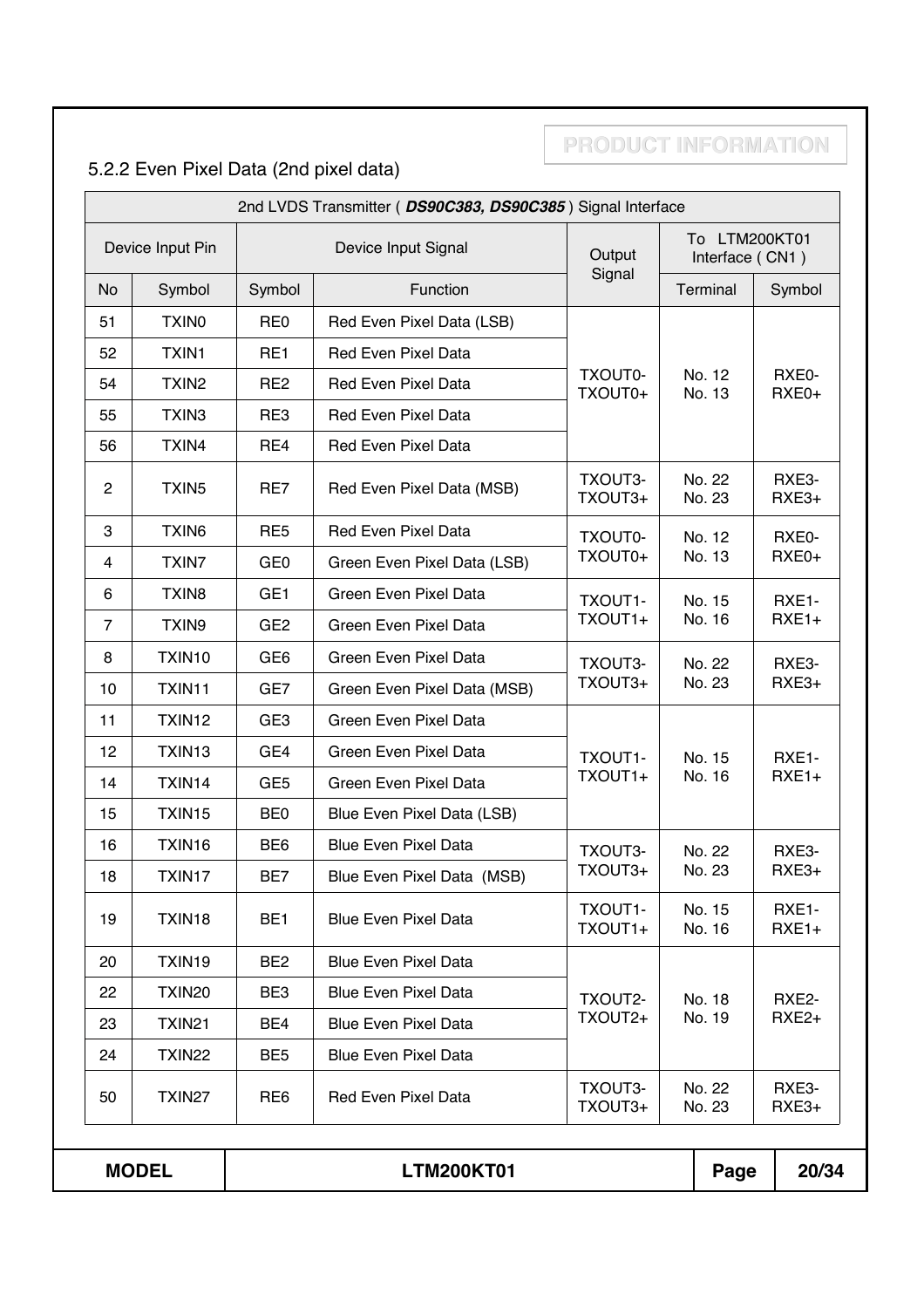# 5.3 LVDS Interface(2)

5.3.1 Odd Pixel Data (1st pixel data)

|                |                  |                 | LVDS Transmitter ( DS90C387) Signal Interface |                                      |                                  |                                    |
|----------------|------------------|-----------------|-----------------------------------------------|--------------------------------------|----------------------------------|------------------------------------|
|                | Device Input Pin |                 | Device Input Signal                           | Output                               | To LTM200KT01<br>Interface (CN1) |                                    |
| No             | Symbol           | Symbol          | Function                                      | Signal                               | Terminal                         | Symbol                             |
| 10             | R <sub>10</sub>  | RO <sub>0</sub> | Red Odd Pixel Data (LSB)                      |                                      |                                  |                                    |
| 9              | R <sub>11</sub>  | RO <sub>1</sub> | Red Odd Pixel Data                            |                                      |                                  |                                    |
| 8              | R <sub>12</sub>  | RO <sub>2</sub> | Red Odd Pixel Data                            | A0M<br>A0P                           | No. 1<br>No. 2                   | RXO0-<br><b>RXO0+</b>              |
| $\overline{7}$ | R <sub>13</sub>  | RO <sub>3</sub> | Red Odd Pixel Data                            |                                      |                                  |                                    |
| 6              | R <sub>14</sub>  | RO <sub>4</sub> | Red Odd Pixel Data                            |                                      |                                  |                                    |
| 3              | R <sub>17</sub>  | RO <sub>7</sub> | Red Odd Pixel Data (MSB)                      | A3M<br>A3P                           | No. 10<br>No. 11                 | RXO <sub>3</sub> -<br><b>RXO3+</b> |
| 5              | R <sub>15</sub>  | RO <sub>5</sub> | <b>Red Odd Pixel Data</b>                     | A0M                                  | No. 1                            | RXO0-                              |
| $\overline{2}$ | G <sub>10</sub>  | GO <sub>0</sub> | Green Odd Pixel Data (LSB)                    | A0P                                  | No. 2                            | <b>RXO0+</b>                       |
| $\mathbf{1}$   | G11              | GO <sub>1</sub> | Green Odd Pixel Data                          | A <sub>1</sub> M                     | No. 3                            | <b>RXO1-</b>                       |
| 100            | G <sub>12</sub>  | GO <sub>2</sub> | Green Odd Pixel Data                          | A <sub>1</sub> P                     | No. 4                            | <b>RXO1+</b>                       |
| 94             | G16              | GO <sub>6</sub> | Green Odd Pixel Data                          | A3M                                  | No. 10                           | <b>RXO3-</b>                       |
| 93             | G17              | GO <sub>7</sub> | Green Odd Pixel Data (MSB)                    | A3P                                  | No. 11                           | <b>RXO3+</b>                       |
| 99             | G <sub>13</sub>  | GO <sub>3</sub> | Green Odd Pixel Data                          |                                      |                                  |                                    |
| 96             | G14              | GO <sub>4</sub> | Green Odd Pixel Data                          | A <sub>1</sub> M                     | No. 3                            | <b>RXO1-</b>                       |
| 95             | G <sub>15</sub>  | GO <sub>5</sub> | Green Odd Pixel Data                          | A <sub>1</sub> P                     | No. 4                            | <b>RXO1+</b>                       |
| 92             | <b>B10</b>       | BO <sub>0</sub> | Blue Odd Pixel Data (LSB)                     |                                      |                                  |                                    |
| 86             | <b>B16</b>       | BO <sub>6</sub> | <b>Blue Odd Pixel Data</b>                    | A3M                                  | No. 10                           | RXO <sub>3</sub> -                 |
| 85             | <b>B17</b>       | BO <sub>7</sub> | Blue Odd Pixel Data (MSB)                     | A <sub>3</sub> P                     | No. 11                           | <b>RXO3+</b>                       |
| 91             | <b>B11</b>       | BO <sub>1</sub> | <b>Blue Odd Pixel Data</b>                    | A <sub>1</sub> M<br>A <sub>1</sub> P | No. 3<br>No. 4                   | <b>RXO1-</b><br><b>RXO1+</b>       |
| 90             | <b>B12</b>       | BO <sub>2</sub> | <b>Blue Odd Pixel Data</b>                    |                                      |                                  |                                    |
| 89             | <b>B13</b>       | BO <sub>3</sub> | <b>Blue Odd Pixel Data</b>                    | A <sub>2</sub> M                     | No. 5                            | <b>RXO2-</b>                       |
| 88             | <b>B14</b>       | BO <sub>4</sub> | <b>Blue Odd Pixel Data</b>                    | A <sub>2</sub> P                     | No. 6                            | <b>RXO2+</b>                       |
| 87             | <b>B15</b>       | BO <sub>5</sub> | <b>Blue Odd Pixel Data</b>                    |                                      |                                  |                                    |
| 4              | R <sub>16</sub>  | RO <sub>6</sub> | Red Odd Pixel Data                            | A3M<br>A <sub>3</sub> P              | No. 10<br>No. 11                 | RXO <sub>3</sub> -<br><b>RXO3+</b> |
|                |                  |                 |                                               |                                      |                                  |                                    |
| <b>MODEL</b>   |                  |                 | <b>LTM200KT01</b>                             |                                      | Page                             | 21/34                              |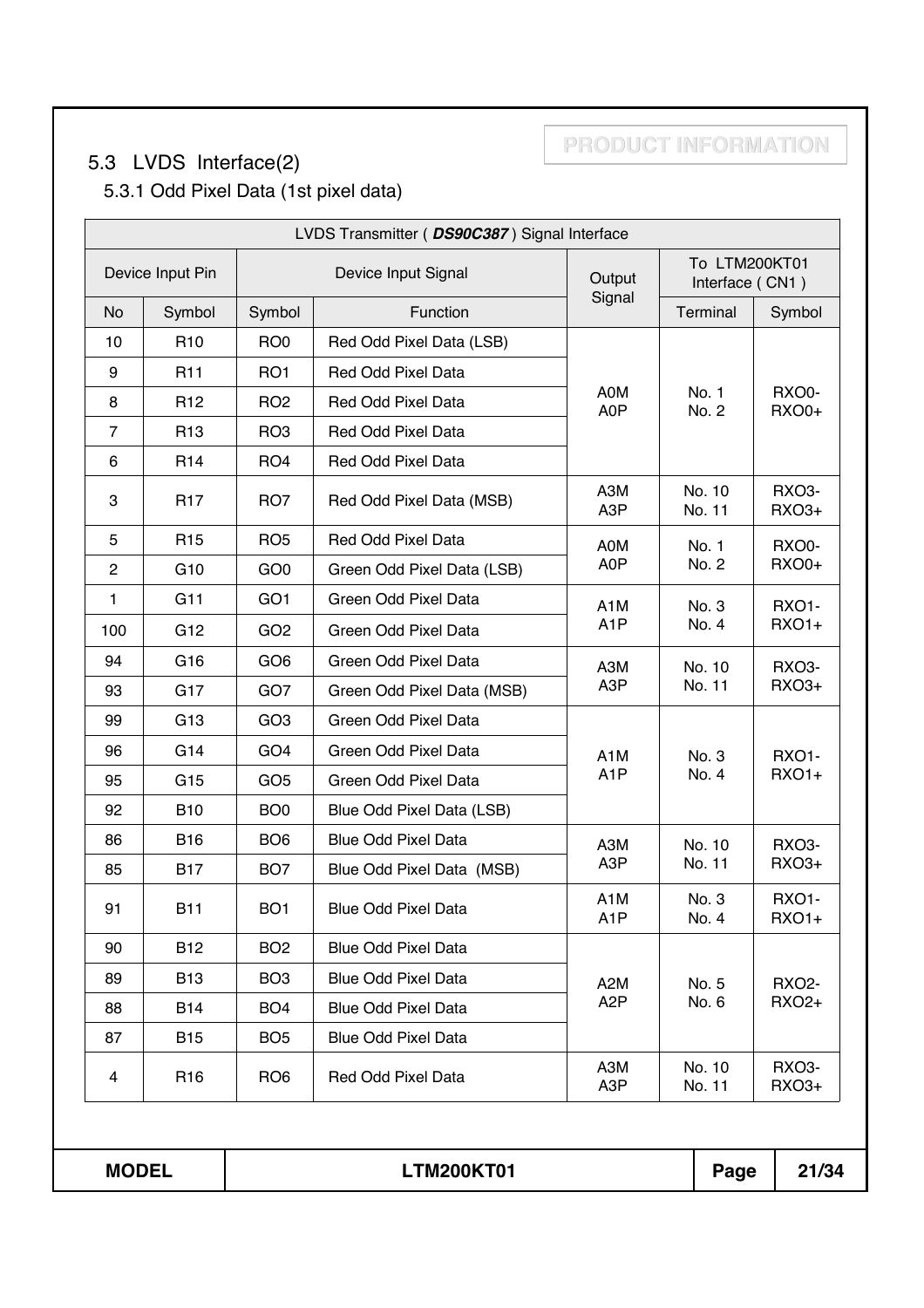# 5.3.2 Even Pixel Data (2nd pixel data)

|              |                  |                 | LVDS Transmitter ( DS90C387) Signal Interface |                                                      |  |                  |                   |
|--------------|------------------|-----------------|-----------------------------------------------|------------------------------------------------------|--|------------------|-------------------|
|              | Device Input Pin |                 | Device Input Signal                           | To LTM200KT01<br>Output<br>Interface (CN1)<br>Signal |  |                  |                   |
| <b>No</b>    | Symbol           | Symbol          | Function                                      |                                                      |  | Terminal         | Symbol            |
| 84           | <b>R20</b>       | RE <sub>0</sub> | Red Even Pixel Data (LSB)                     |                                                      |  |                  |                   |
| 81           | R <sub>21</sub>  | RE <sub>1</sub> | <b>Red Even Pixel Data</b>                    |                                                      |  |                  |                   |
| 80           | R <sub>22</sub>  | RE <sub>2</sub> | <b>Red Even Pixel Data</b>                    | A4M<br>A4P                                           |  | No. 12<br>No. 13 | RXE0-<br>RXE0+    |
| 79           | R <sub>23</sub>  | RE3             | <b>Red Even Pixel Data</b>                    |                                                      |  |                  |                   |
| 78           | R <sub>24</sub>  | RE4             | <b>Red Even Pixel Data</b>                    |                                                      |  |                  |                   |
| 75           | R <sub>27</sub>  | RE7             | Red Even Pixel Data (MSB)                     | A7M<br>A7P                                           |  | No. 22<br>No. 23 | RXE3-<br>$RXE3+$  |
| 77           | R <sub>25</sub>  | RE <sub>5</sub> | <b>Red Even Pixel Data</b>                    | A4M                                                  |  | No. 12           | RXE0-             |
| 74           | G <sub>20</sub>  | GE <sub>0</sub> | Green Even Pixel Data (LSB)                   | A4P                                                  |  | No. 13           | RXE0+             |
| 73           | G <sub>21</sub>  | GE <sub>1</sub> | Green Even Pixel Data                         | A <sub>5</sub> M                                     |  | No. 15           | RXE1-             |
| 72           | G <sub>22</sub>  | GE <sub>2</sub> | Green Even Pixel Data                         | A <sub>5</sub> P                                     |  | No. 16           | $RXE1+$           |
| 66           | G <sub>26</sub>  | GE <sub>6</sub> | Green Even Pixel Data                         | A7M                                                  |  | No. 22           | RXE3-             |
| 65           | G <sub>27</sub>  | GE7             | Green Even Pixel Data (MSB)                   | A7P                                                  |  | No. 23           | RXE3+             |
| 71           | G <sub>23</sub>  | GE <sub>3</sub> | Green Even Pixel Data                         |                                                      |  |                  |                   |
| 70           | G <sub>24</sub>  | GE4             | Green Even Pixel Data                         | A <sub>5</sub> M                                     |  | No. 15           | RXE1-             |
| 69           | G <sub>25</sub>  | GE <sub>5</sub> | Green Even Pixel Data                         | A <sub>5</sub> P                                     |  | No. 16           | $RXE1+$           |
| 64           | <b>B20</b>       | BE <sub>0</sub> | Blue Even Pixel Data (LSB)                    |                                                      |  |                  |                   |
| 58           | <b>B26</b>       | BE <sub>6</sub> | <b>Blue Even Pixel Data</b>                   | A7M                                                  |  | No. 22           | RXE3-             |
| 57           | <b>B27</b>       | BE7             | Blue Even Pixel Data (MSB)                    | A7P                                                  |  | No. 23           | $RXE3+$           |
| 63           | <b>B21</b>       | BE <sub>1</sub> | <b>Blue Even Pixel Data</b>                   | A <sub>5</sub> M<br>A <sub>5</sub> P                 |  | No. 15<br>No. 16 | RXE1-<br>$RXE1+$  |
| 62           | <b>B22</b>       | BE <sub>2</sub> | <b>Blue Even Pixel Data</b>                   |                                                      |  |                  |                   |
| 61           | <b>B23</b>       | BE3             | <b>Blue Even Pixel Data</b>                   | A6M                                                  |  | No. 18           | RXE2-             |
| 60           | <b>B24</b>       | BE4             | <b>Blue Even Pixel Data</b>                   | A6P                                                  |  | No. 19           | RXE <sub>2+</sub> |
| 59           | <b>B25</b>       | BE <sub>5</sub> | <b>Blue Even Pixel Data</b>                   |                                                      |  |                  |                   |
| 76           | R <sub>26</sub>  | RE <sub>6</sub> | <b>Red Even Pixel Data</b>                    | A7M<br>A7P                                           |  | No. 22<br>No. 23 | RXE3-<br>RXE3+    |
|              |                  |                 |                                               |                                                      |  |                  |                   |
| <b>MODEL</b> |                  |                 | <b>LTM200KT01</b>                             |                                                      |  | Page             | 22/34             |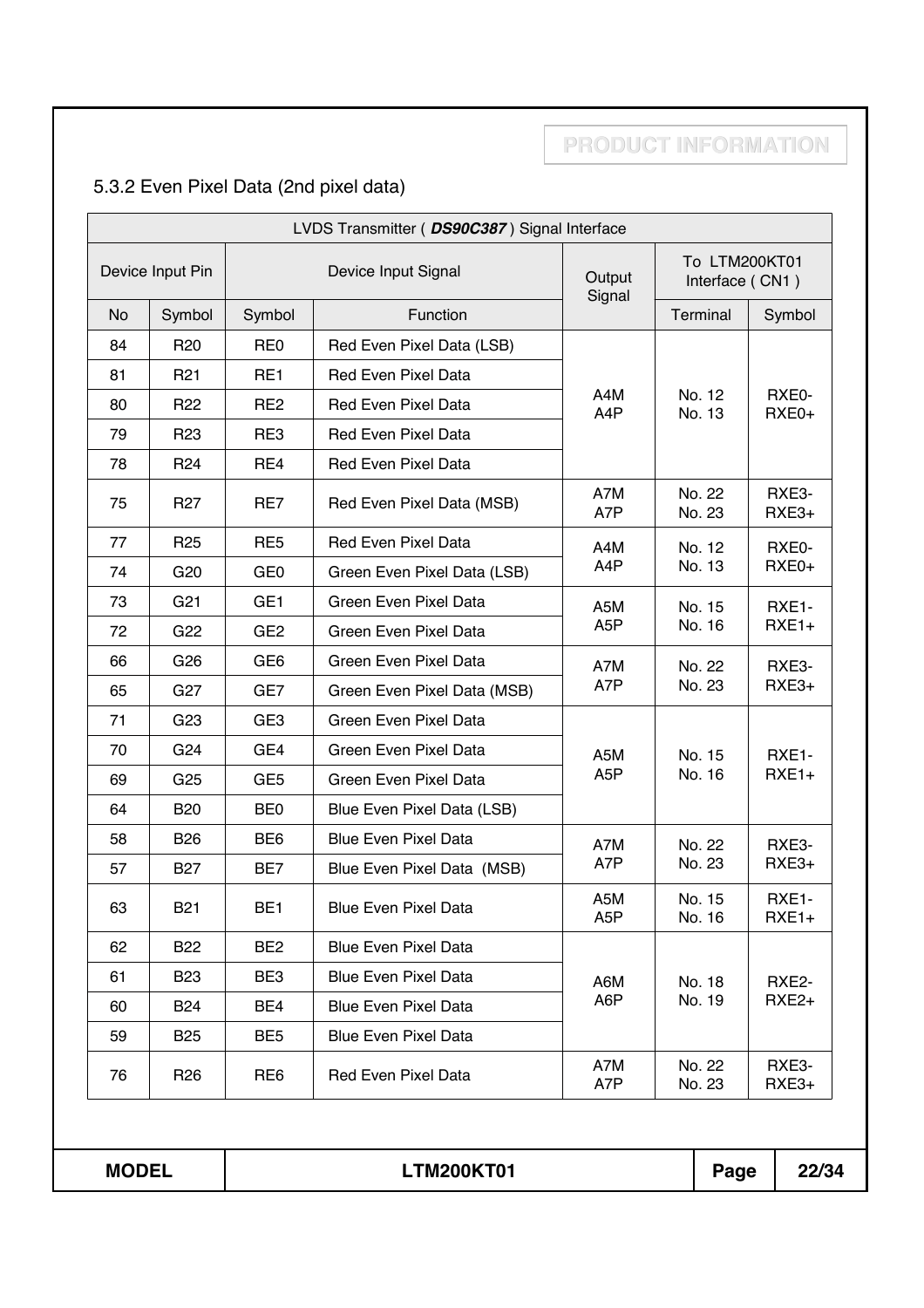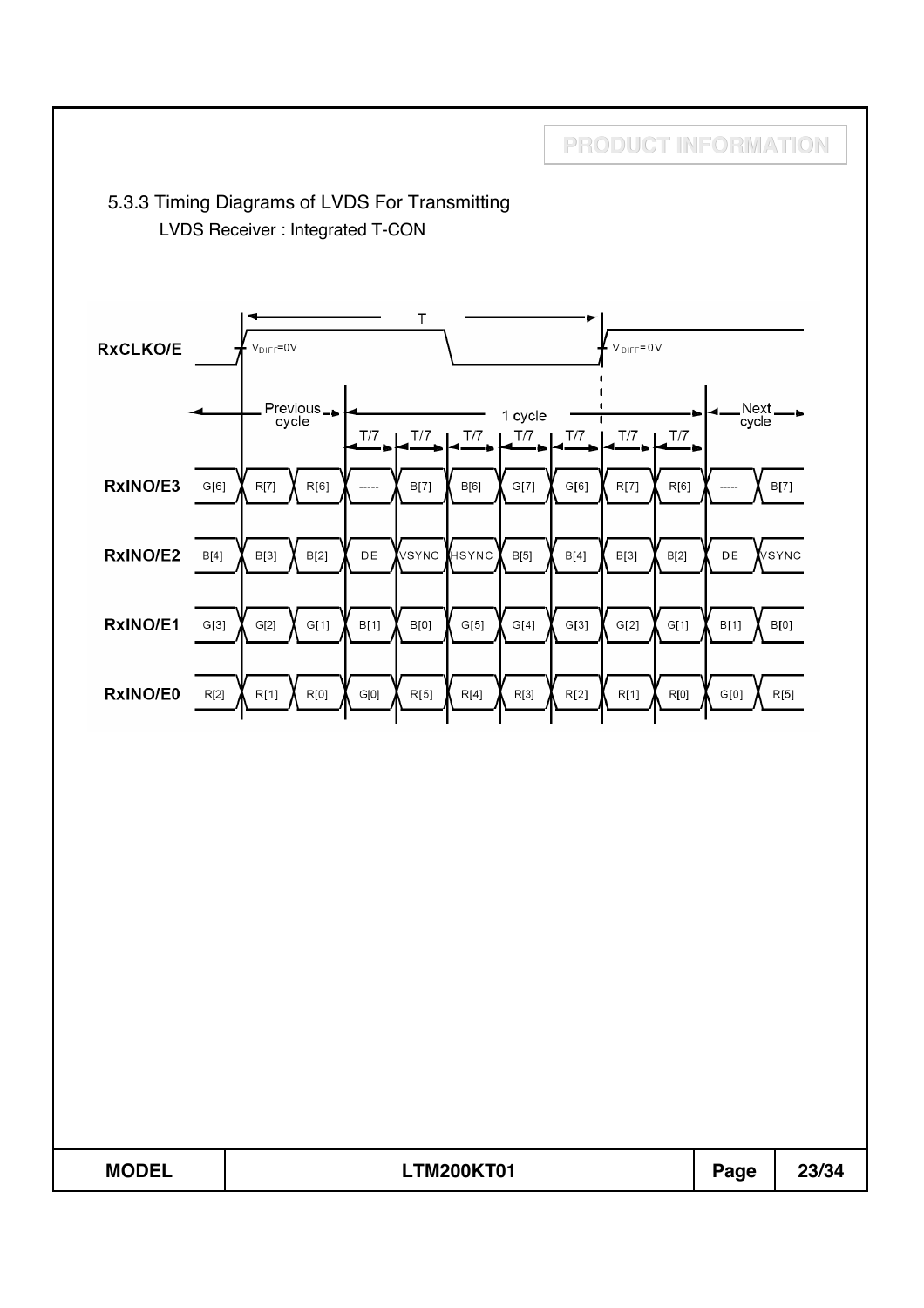# 5.4 Back Light Unit

|       | Pin No.                   | Input      | Color                            | Function            |
|-------|---------------------------|------------|----------------------------------|---------------------|
|       | 1                         | $Hot - 1$  | Red                              | <b>High Voltage</b> |
|       | $\overline{2}$            | $Cold - 1$ | White                            | Ground              |
| Upper | 3                         | $Hot - 2$  | <b>Blue</b>                      | <b>High Voltage</b> |
|       | 4                         | $Cold - 2$ | Gray                             | Ground              |
|       | 1                         | $Hot - 1$  | Red                              | <b>High Voltage</b> |
|       | 2                         | $Cold - 1$ | White                            | Ground              |
| Lower | 3                         | $Hot - 2$  | <b>Blue</b>                      | <b>High Voltage</b> |
|       | 4                         | $Cold - 2$ | Gray                             | Ground              |
|       | Connect<br>or<br>Part No. |            | Yeonho 35001HS-04L or equivalent |                     |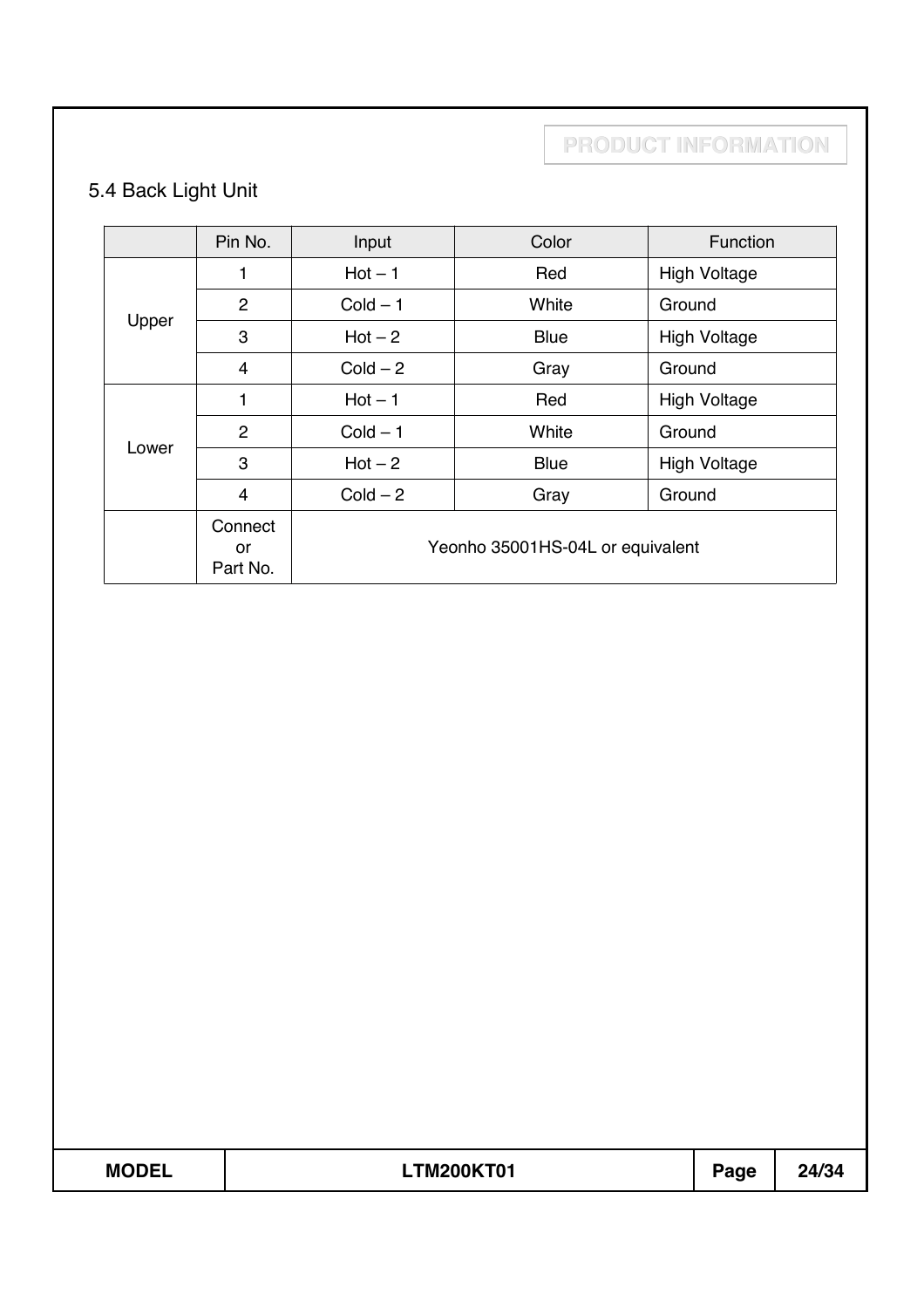### 5.5 Input Signals, Basic Display Colors and Gray Scale of Each Color

**PRODUCT INFORMATION**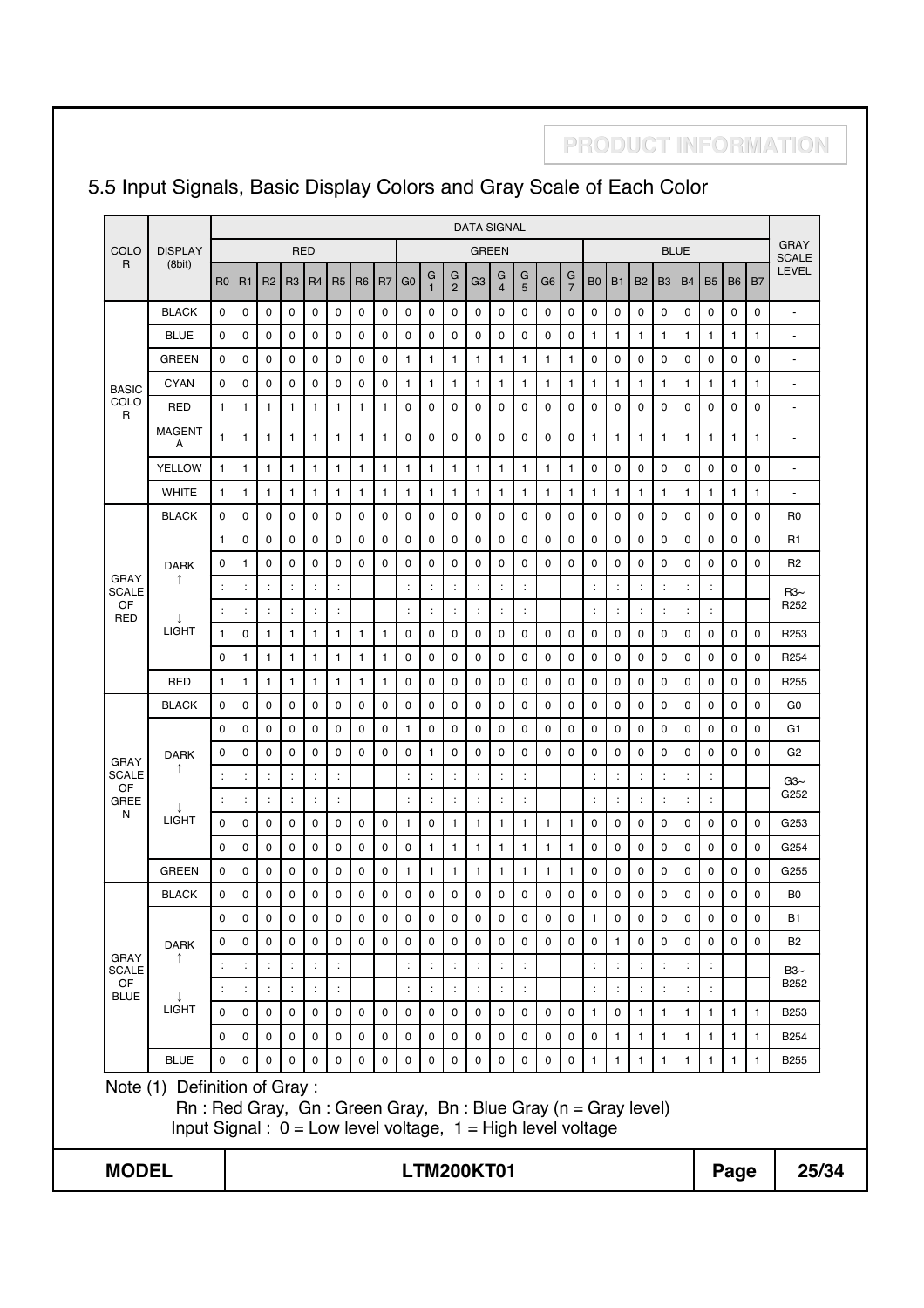**PRODUCT INFORMATION 6. Interface Timing**

### 6.1 Timing Parameters ( DE only mode )

| <b>SIGNAL</b>       | <b>ITEM</b>                        | <b>SYMBOL</b>           | MIN. | TYP. | MAX. | Unit       | <b>NOTE</b>              |
|---------------------|------------------------------------|-------------------------|------|------|------|------------|--------------------------|
| <b>Clock</b>        |                                    | $1/\text{T}_\text{C}$   | 48.5 | 59.4 | 76.1 | <b>MHz</b> | $\overline{\phantom{a}}$ |
| Hsync               | Frequency                          | $F_H$                   | 46.3 | 55.9 | 70.4 | <b>KHz</b> | $\blacksquare$           |
| Vsync               |                                    | $F_{V}$                 | 50   | 60   | 75   | Hz         | $\overline{\phantom{a}}$ |
| Vertical            | Active<br><b>Display</b><br>Period | $T_{VD}$                | 900  | 900  | 900  | lines      |                          |
| <b>Display Term</b> | Vertical<br>Total                  | $T_{VB}$                | 926  | 932  | 940  | lines      | $\blacksquare$           |
| Horizontal          | Active<br><b>Display</b><br>Period | ${\tt T_{HD}}$          | 800  | 800  | 800  | clocks     | $\blacksquare$           |
| <b>Display Term</b> | Horizontal<br>Total                | $\mathsf{T}_\mathsf{H}$ | 1048 | 1064 | 1080 | clocks     |                          |

Note (1) This product is DE only mode. The input of Hsync & Vsync signal does not have an effect on normal operation.

(2) Test Point : TTL control signal and CLK at LVDS Tx input terminal in system

(3) Internal  $Vec = 3.3V$ 

**MODEL LTM200KT01 Page 26/34**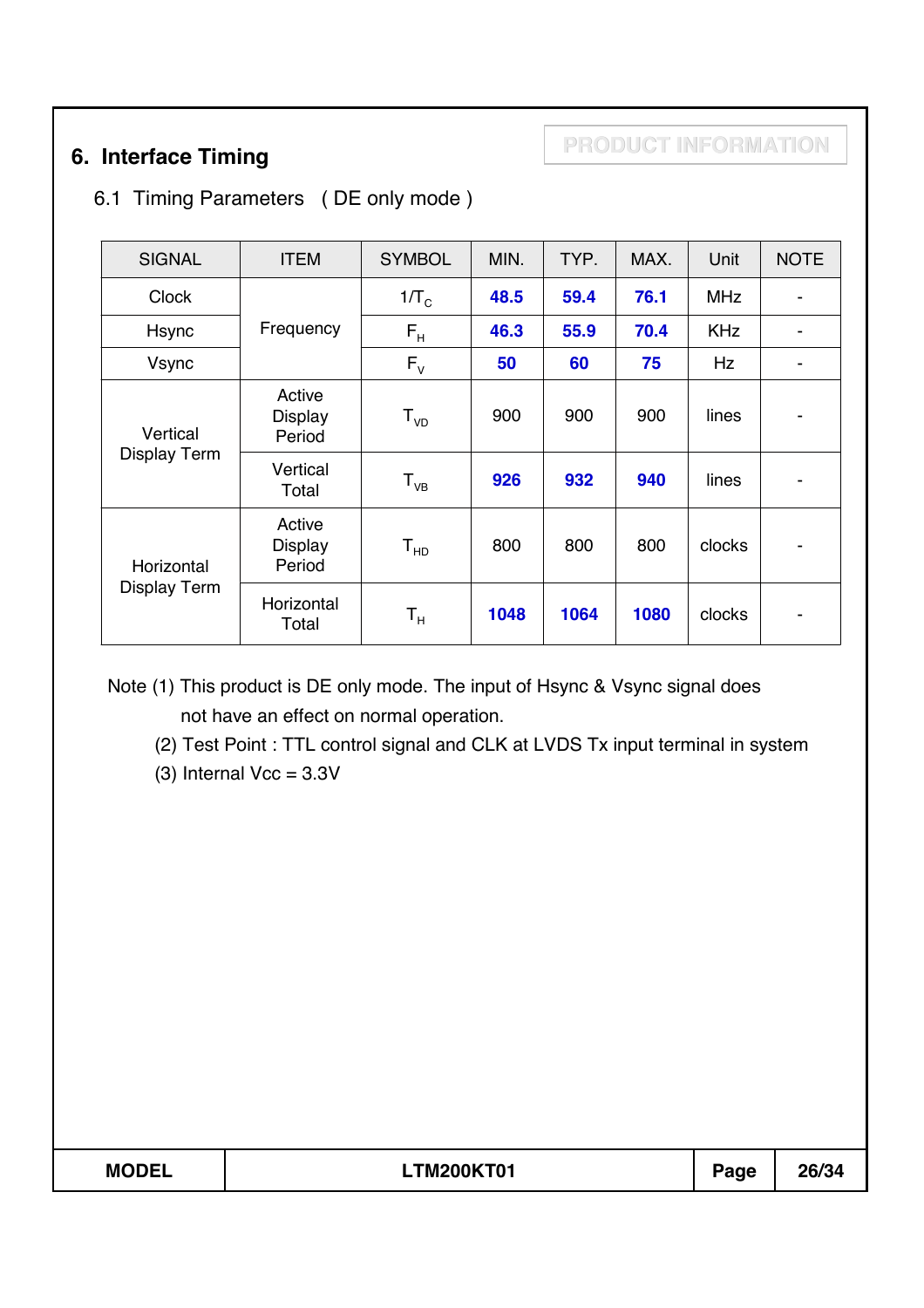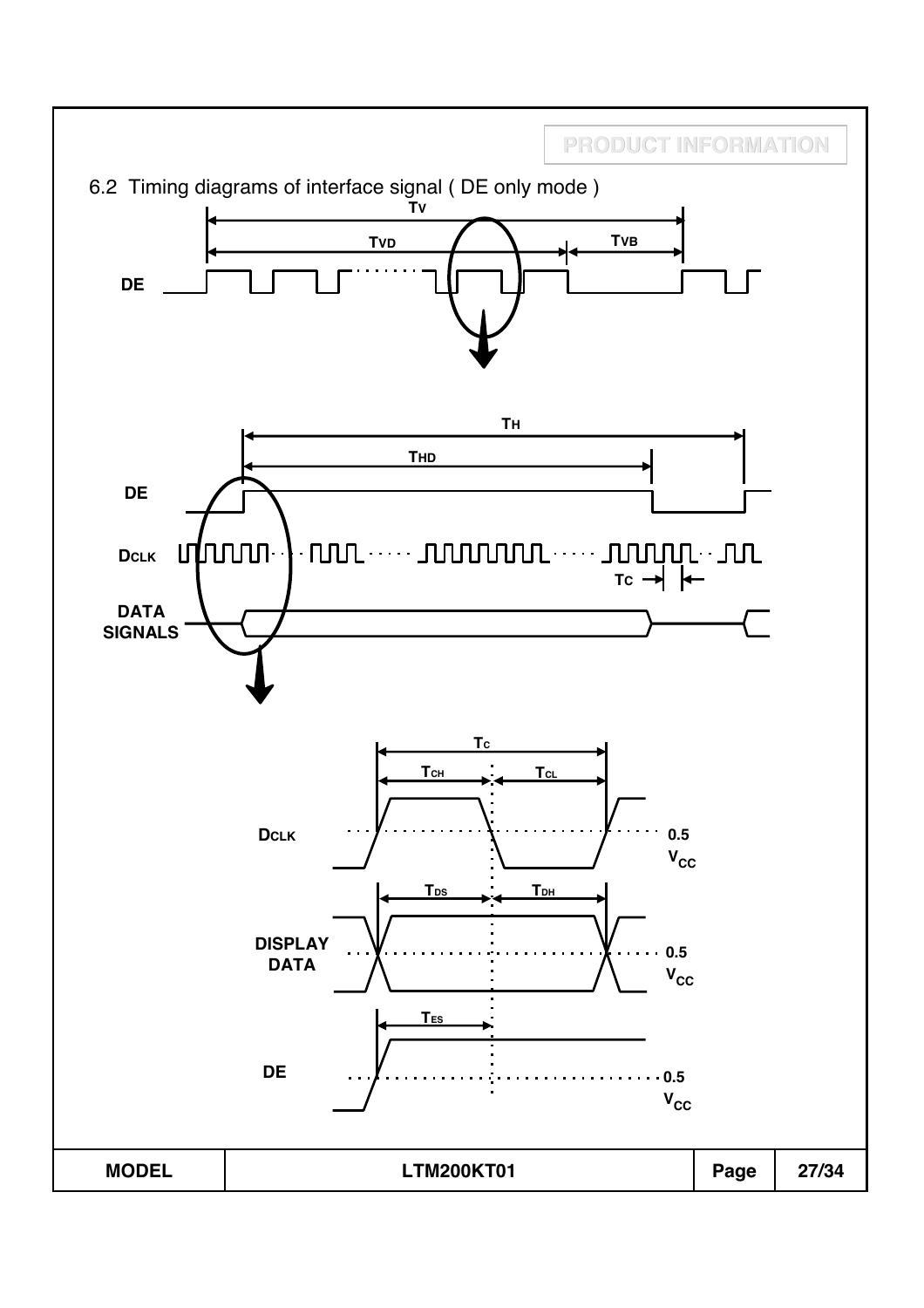### 6.3 Power ON/OFF Sequence

To prevent a latch-up or DC operation of the LCD Module, the power on/off sequence should be as the diagram below.



**PRODUCT INFORMATION**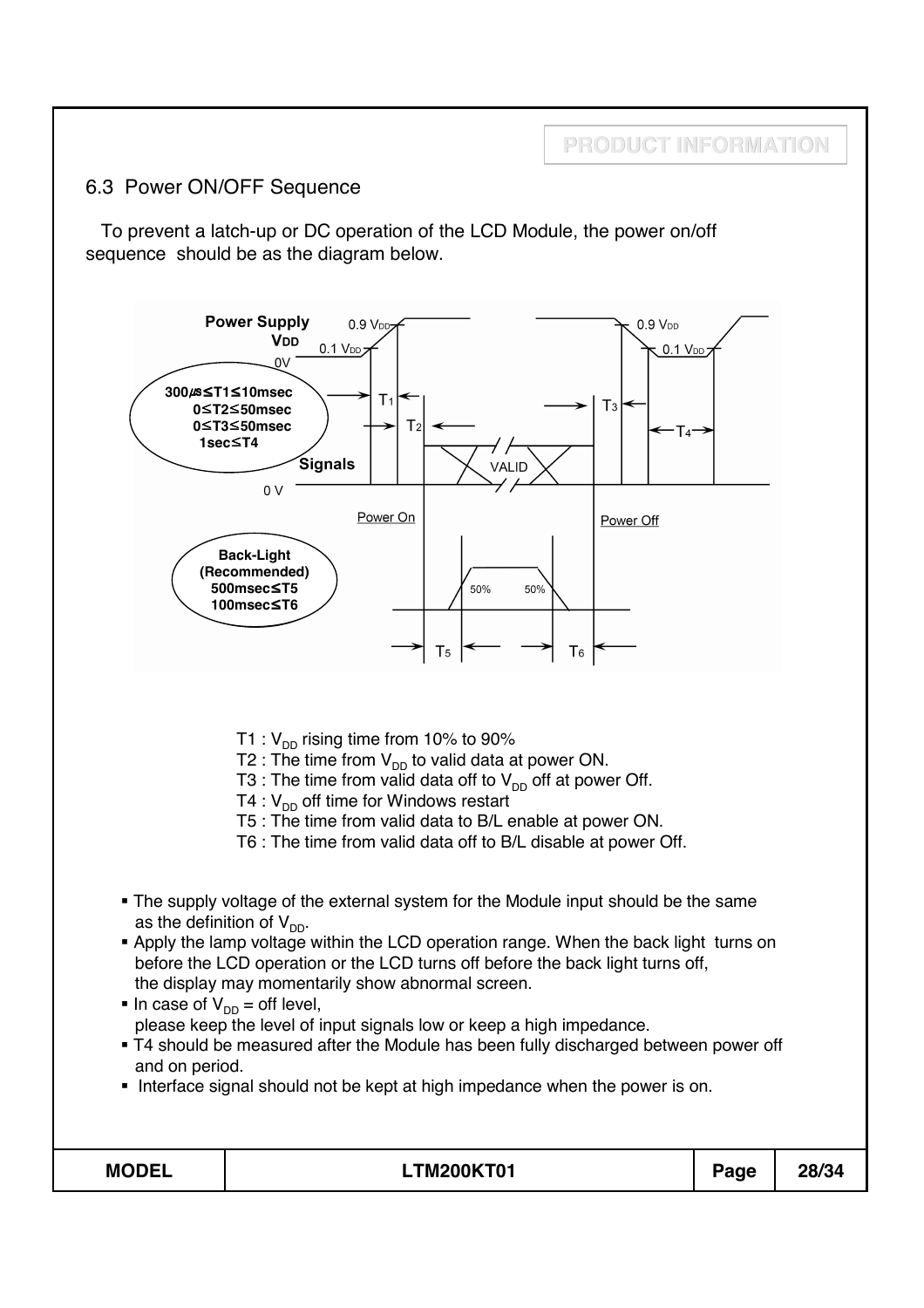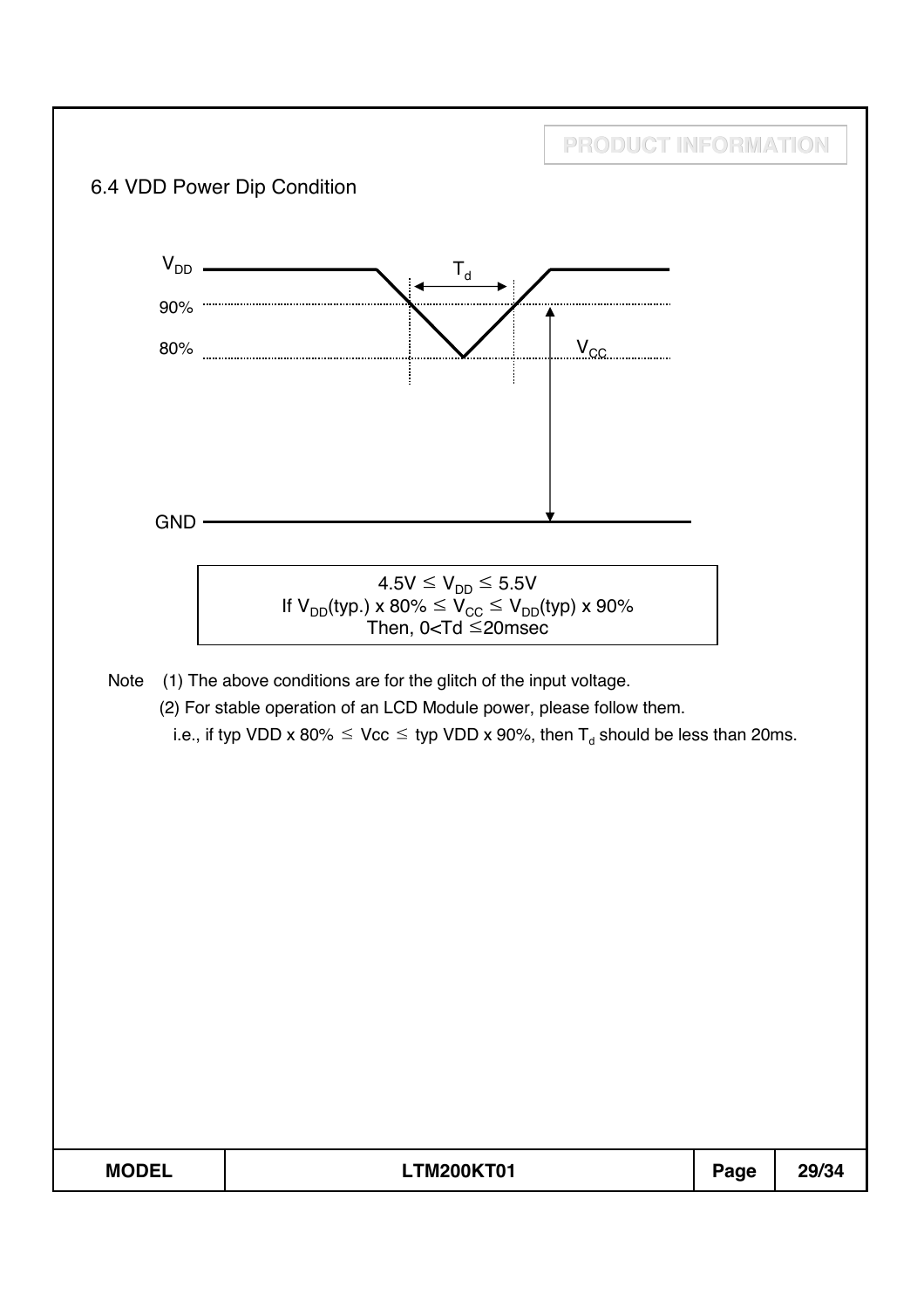[ Refer to the next page ]

**7. Outline Dimension PRODUCT INFORMATION**

**MODEL LTM200KT01 Page 30/34**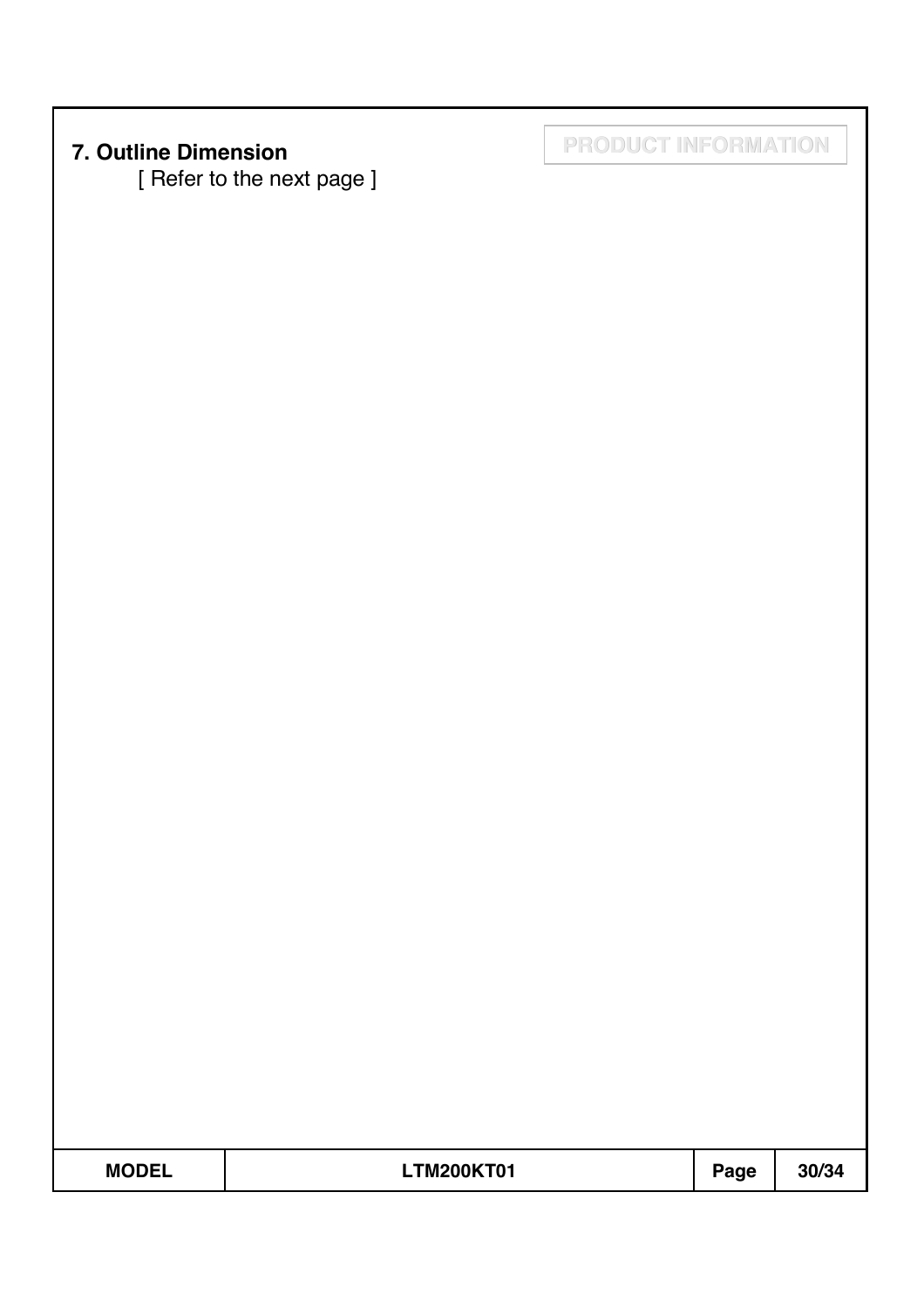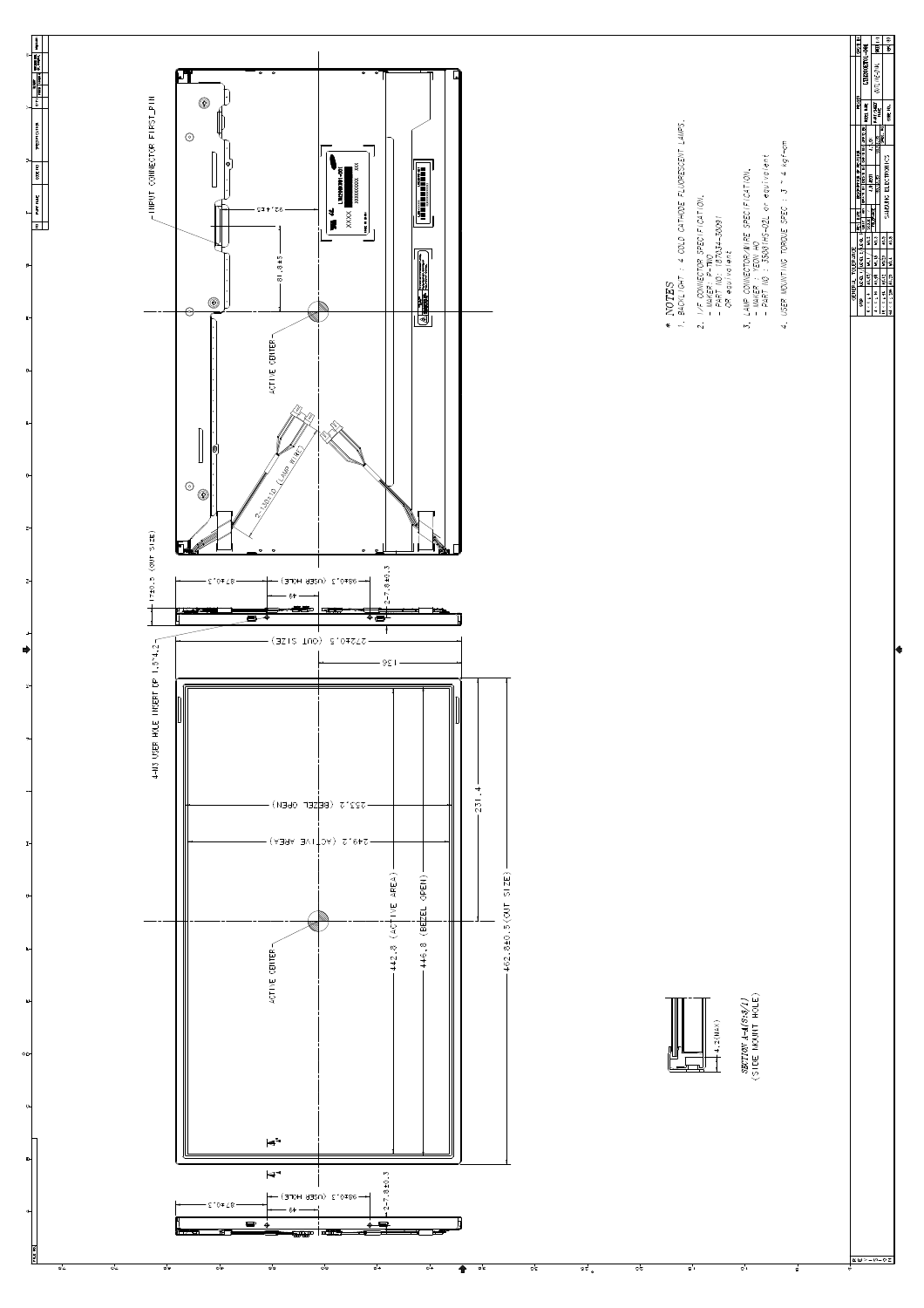## **8. General Precautions**

# **PRODUCT INFORMATION**

### 8.1 Handling

- (a) When the module is assembled, it should be attached to the system firmly using all mounting holes. Be careful not to twist and bend the module.
- (b) Because the inverter uses high voltages, it should be disconnected from power source before it is assembled or disassembled.
- (c) Refrain from strong mechanical shock and / or any force to the module. In addition to damage, it may cause improper operation or damage to the module and CCFT back light.
- (d) Note that polarizer films are very fragile and could be damaged easily. Do not press or scratch the surface harder than a HB pencil lead.
- (e) Wipe off water droplets or oil immediately. If you leave the droplets for a long time, staining or discoloration may occur.
- (f) If the surface of the polarizer is dirty, clean it using absorbent cotton or soft cloth.
- (g) Desirable cleaners are water, IPA (Isopropyl Alcohol) or Hexane. Do not use Ketone type materials (ex. Acetone), Ethyl alcohol, Toluene, Ethyl acid or Methyl chloride. It might cause permanent damage to the polarizer due to chemical reaction.
- (h) If the liquid crystal material leaks from the panel, it should be kept away from the eyes or mouth . In case of contact with hands, legs or clothes, it must be washed away with soap thoroughly.
- (i) Protect the Module from static, or the CMOS Gate Array IC would be damaged.
- (j) Use finger-stalls with soft gloves in order to keep display clean during the incoming inspection and assembly process.
- (k) Do not disassemble the Module.
- (l) Do not pull or fold the lamp wire.
- (m) Do not adjust the variable resistor located on the Module.
- (n) Protection film for polarizer on the Module should be slowly peeled off just before use so that the electrostatic charge can be minimized.
- (o) Pins of I/F connector should not be touched directly with bare hands.

| <b>MODEI</b><br>$\sim$ | <b>TM200KT01</b> | $\sim$<br>--- | 32/34 |
|------------------------|------------------|---------------|-------|
|                        |                  |               |       |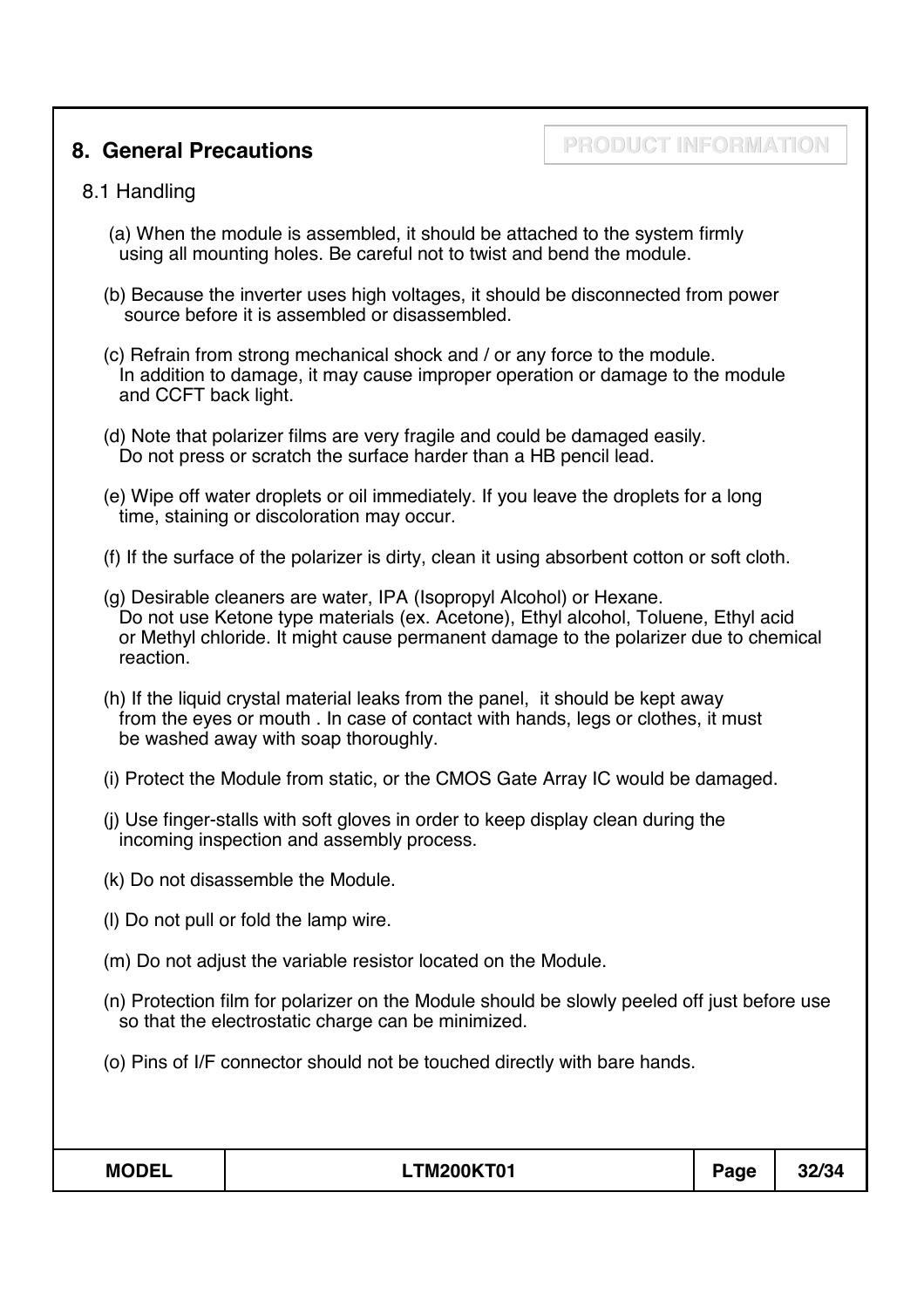### 8.2 Storage

- (a) Do not leave the Module in high temperature, and high humidity for a long time. It is highly recommended to store the Module with temperature from 0 to  $35^{\circ}$ C and relative humidity of less than 70%.
- (b) Do not store the TFT-LCD Module in direct sunlight.
- (c) The Module should be stored in a dark place. It is prohibited to apply sunlight or fluorescent light in storing.

### 8.3 Operation

- (a) Do not connect or disconnect the Module in the "Power On" condition.
- (b) Power supply should always be turned on/off by the item 6.3 "Power on/off sequence"
- (c) Module has high frequency circuits. Sufficient suppression to the electromagnetic interference should be done by system manufacturers. Grounding and shielding methods may be important to minimize the interference.
- (d) The cable between the back light connector and its inverter power supply should be connected directly with a minimized length. A longer cable between the back light and the inverter may cause lower luminance of lamp(CCFT) and may require higher startup voltage(Vs).
- 8.4 Operation Condition Guide
	- (a) The LCD product should be operated under normal conditions. Normal condition is defined as below;
		- Temperature :  $20 \pm 15^{\circ}$ C
		- Humidity :  $65\pm20\%$
		- Display pattern : continually changing pattern (Not stationary)
	- (b) If the product will be used in extreme conditions such as high temperature, humidity, display patterns or operation time etc.., It is strongly recommended to contact SEC for Application engineering advice. Otherwise, its reliability and function may not be guaranteed. Extreme conditions are commonly found at Airports, Transit Stations, Banks, Stock market, and Controlling systems.

| <b>MODEL</b> | <b>_TM200KT01</b><br>______ | 'aae<br>- | 00 IO 1<br>$\mathcal{M}$ |
|--------------|-----------------------------|-----------|--------------------------|
|--------------|-----------------------------|-----------|--------------------------|